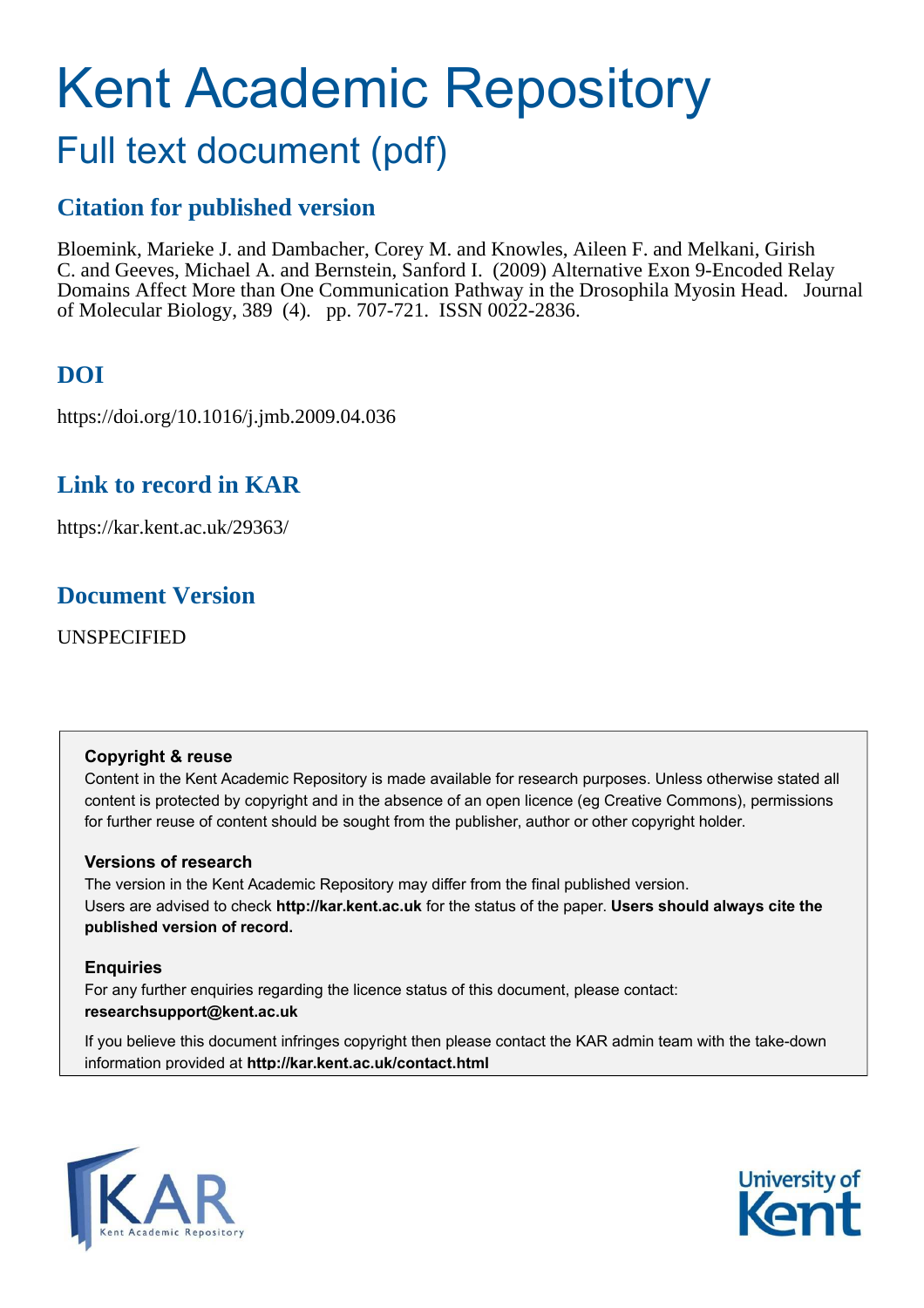

## NIH Public Access

**Author Manuscript**

*J Mol Biol*. Author manuscript; available in PMC 2011 June 22.

#### Published in final edited form as:

J Mol Biol. 2009 June 19; 389(4): 707–721. doi:10.1016/j.jmb.2009.04.036.

### **Alternative exon 9-encoded relay domains affect more than one communication pathway in the Drosophila myosin head**

**Marieke J. Bloemink**1, **Corey M. Dambacher**2,4, **Aileen F. Knowles**3, **Girish Melkani**2, **Michael A. Geeves**1, and **Sanford I. Bernstein**<sup>2</sup>

<sup>1</sup> Department of Biosciences at the University of Kent, Canterbury, Kent CT2 7NJ, United Kingdom

<sup>2</sup> Department of Biology, Molecular Biology Institute, and SDSU Heart Institute at San Diego State University, San Diego, CA 92182-4614

<sup>3</sup> Department of Chemistry and Biochemistry at San Diego State University, San Diego, CA, 92182-1030

#### **Summary**

We investigated the biochemical and biophysical properties of one of the four alternative regions within the *Drosophila* myosin catalytic domain: the relay domain encoded by exon 9. This domain of the myosin head transmits conformational changes in the nucleotide binding pocket to the converter domain, which is crucial to coupling catalytic activity with mechanical movement of the lever arm. To study the function of this region, we used chimeric myosins (IFI-9b and EMB-9a), which were generated by exchange of the exon 9-encoded domains between the native embryonic body wall (EMB) and indirect flight muscle isoforms (IFI). Kinetic measurements show that exchange of the exon 9-encoded region alters the kinetic properties of the myosin S1 head. This is reflected in reduced values for ATP-induced acto-myosin dissociation rate constant  $(K_1k_{+2})$  and ADP affinity  $(K_{AD})$ , measured for the chimeric constructs IFI-9b and EMB-9a compared to wildtype IFI and EMB. Homology models indicate that, in addition to affecting the communication pathway between the nucleotide binding pocket and the converter domain, exchange of the relay domains between IFI and EMB affects the communication pathway between the nucleotidebinding pocket and the actin-binding site in the lower 50 kDa domain (loop 2). These results suggest an important role of the relay domain in the regulation of acto-myosin cross-bridge kinetics.

#### **Keywords**

muscle; myosin; *Drosophila*; kinetics; nucleotide

#### **Introduction**

The myosin superfamily consists of at least 24 classes of ATP-dependent motor proteins that interact with actin filaments and are involved in a large number of physiological processes,

Address correspondence to Sanford I. Bernstein (sbernst@sciences.sdsu.edu or Michael A. Geeves (m.a.geeves@kent.ac.uk).<br><sup>4</sup>Present address: C. M. Dambacher, The Scripps Research Institute, Department of Chemistry and Skagg Biology, 10550 N. Torrey Pines Road, SR207, La Jolla, CA 92037, USA.

**Publisher's Disclaimer:** This is a PDF file of an unedited manuscript that has been accepted for publication. As a service to our customers we are providing this early version of the manuscript. The manuscript will undergo copyediting, typesetting, and review of the resulting proof before it is published in its final form. Please note that during the production process errors may be discovered which could affect the content, and all legal disclaimers that apply to the journal pertain.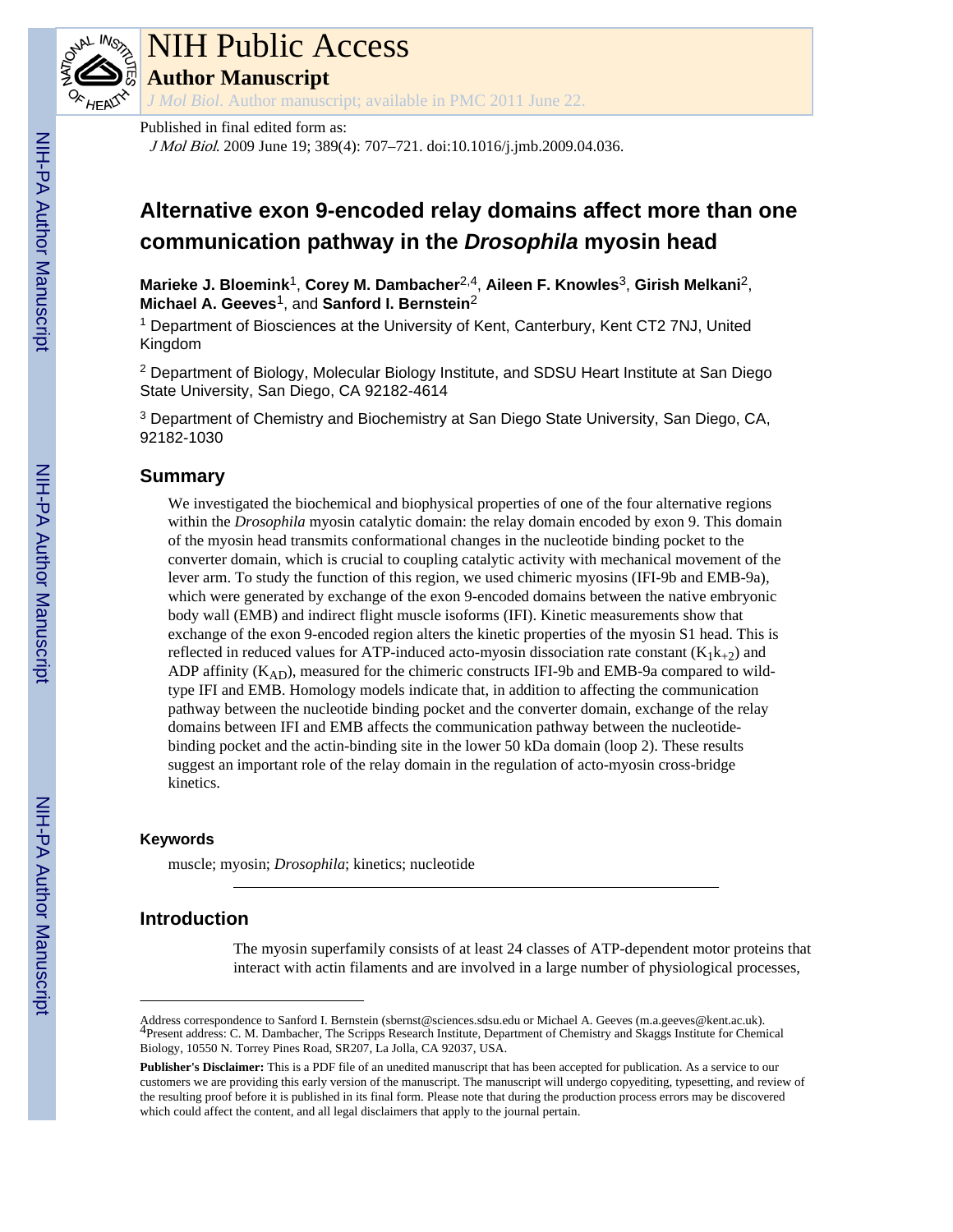such as muscle contraction, phagocytosis, cell motility and vesicle transport.<sup>1, 2</sup> All myosins appear to undergo the same ATP driven cycle of interaction of myosin with actin, known as the cross bridge cycle, yet myosins show a wide variety of different mechanical activities. Class II myosins consist of two heavy chains (MHC) and two pairs of light chains: the regulatory light chains (RLC) and essential light chains (ELC). The C-termini of the myosin heavy chains dimerize as a coiled-coil ('myosin tail') whereas the N-termini form the two myosin 'heads' or 'motor-domains'. The most familiar activity of class II myosins is muscle contraction.

The various isoforms of *Drosophila melanogaster* muscle myosin II heavy chain (MHC) are encoded by a single gene (*Mhc*).<sup>3</sup> Alternative RNA splicing produces myosin isoforms with different tissue specificity and functional properties. Of the 19 exons in *Mhc*, 5 exon sets are alternatively spliced, while exon 18 is either included or excluded. Four of the six alternative exon sets encode portions of the motor domain.<sup>4</sup> The domains encoded by exon 3 (amino acid residues 69–116) and exon 9 (472–528) are located near the sulfhydryl helix, a part of the myosin head that is thought to transduce the chemical energy provided by ATP hydrolysis into movement. The exon 7 domain (301–335) is near the ATP-binding pocket. The exon 11 region (724–764) is part of the converter domain, providing a bridge between the long relay helix encoded by exon 9 and the essential light chain (ELC). Exon 11 encodes the lowest degree of conservation among the alternative regions (38 %), followed by exon 7 (56 %), exon 3 (75 %) and exon 9 (89 %).

Exon 9 encodes one of the variable regions in the myosin head, whose location is indicated in Figure 1A. This region is also known as the 'relay helix-loop-helix domain' or 'relay domain' and plays a crucial role in the structural coupling between ATP hydrolysis and the recovery stroke in the myosin motor. The mechanism of this coupling has recently been modeled in detail based on two crystal structures of *Dictyostelium* myosin II representing the pre-power stroke state and the post-power stroke state.<sup>5</sup> It was proposed that before ATP hydrolysis can occur, the switch-2 loop closes in a step-wise fashion. Closure of switch-2 is linked to an initial rotation of the converter domain via a see-saw pivoting of the relay helix (step 1), whereas the second phase of converter rotation is coupled to the final closing of switch-2 via the SH1 and SH2 helices and the wedge loop (step 2). This proposed coupling mechanism is consistent with the many available myosin crystal structures.<sup>6, 7</sup>

The *Drosophila* relay domain is encoded by alternative exons 9a, 9b, or 9c.<sup>3</sup> Exon 9a encodes the indirect flight muscle isoform (IFI) relay domain, while exon 9b encodes a relay domain found within one of the embryonic body wall isoforms (EMB). <sup>8</sup> The amino acid sequences of the two relay domains, encoded by exon 9a (IFI) or exon 9b (EMB), are depicted in Figure 1B and correspond to residues 472–528 of chicken myosin II (or residues 469–525 using *Drosophila* numbering). For reference purposes we use the chicken numbering throughout this paper. We previously generated chimeric myosins (IFI-9b and EMB-9a) by exchanging relay domains between the two native isoforms.<sup>9</sup> This allows for characterization of functional differences ascribed to alternative versions of this domain. Interchanging the two versions of exon 9 resulted in different effects on the indirect flight muscle (IFM) ultrastructure and performance. IFI-9b flies displayed wild-type structure and stability of IFM myofibrils, while EMB-9a flies showed a significant disruption of muscle structure and myofibril stability when compared to EMB flies. Flight and jump ability tests of flies expressing the IFI-9b myosin isoform were near wild-type, while flies expressing the EMB-9a isoform failed to rescue the flightless phenotype and impaired jumping phenotypes observed in flies expressing the EMB isoform. Results from biochemical and mechanical experiments performed on full-length IFI-9b myosin molecules showed that its basal and actin-stimulated ATPase activities, as well as its *in vitro* actin sliding velocity, are similar to those of IFI.<sup>9</sup> In contrast, the EMB-9a myosin isoform shows a reduction of both basal and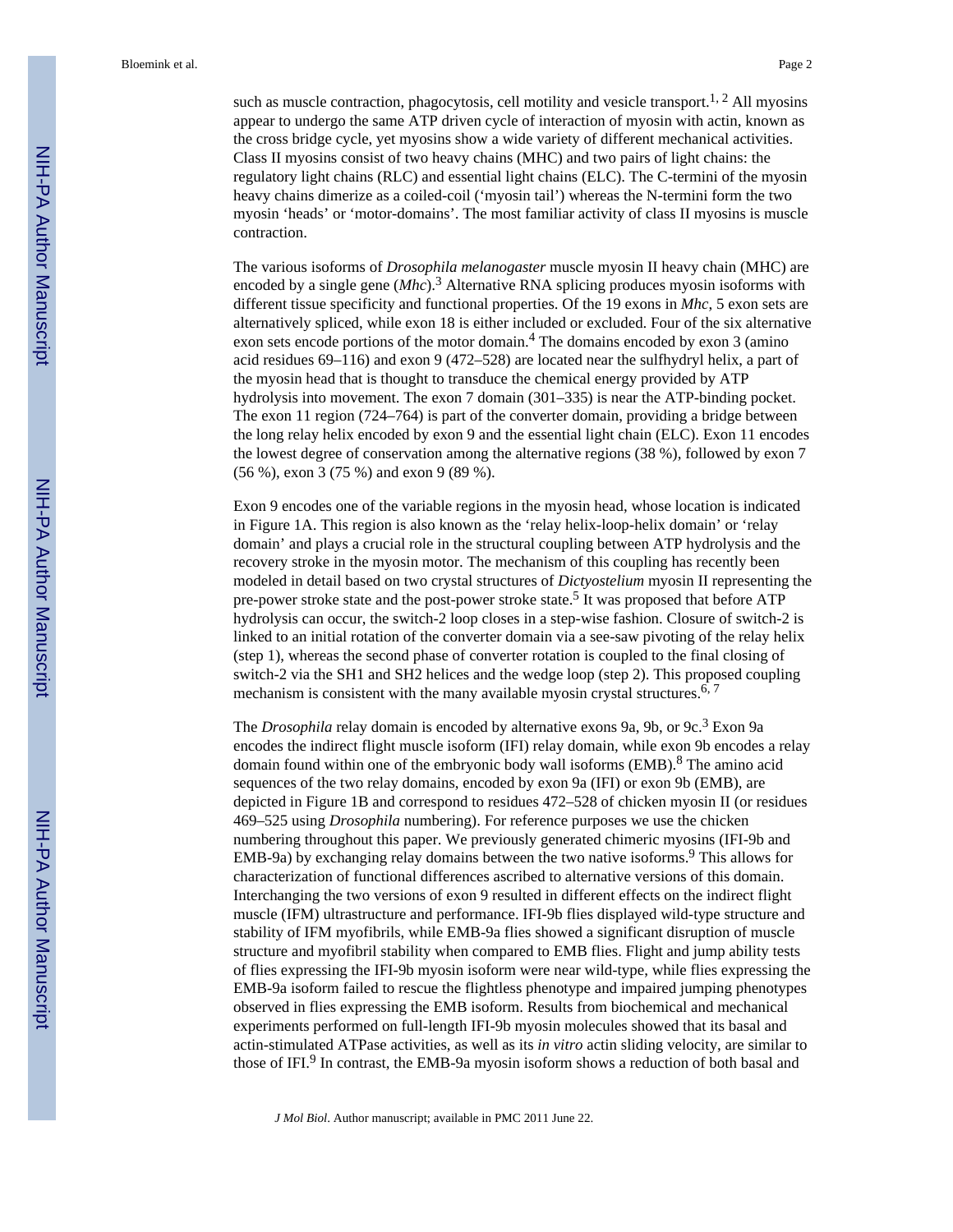actin-stimulated ATPase activities compared to EMB, a marked increase in actin affinity, and lacks the ability to translocate actin filaments *in vitro*. 9

This paper describes steady-state and transient kinetics measurements using S1-fragments of the previously generated exon 9 (IFI-9b and EMB-9a) chimeric MHC isoforms to investigate the roles of the alternative relay domains in regulating the acto-myosin crossbridge cycle. Our results show that several kinetic parameters are affected, including ADP affinity, actin affinity and ATP-induced actomyosin dissociation. These results indicate that the relay domain, encoded by exon 9, affects more than one signal transduction pathway in the *Drosophila* myosin head. In addition to the expected effects upon the communication pathway between the nucleotide binding pocket and the converter domain, the signal transfer from the nucleotide-binding pocket towards the actin-binding site is altered when exchanging relay domains between IFI and EMB. Homology models of the chimeric myosin S1 molecules suggest a possible mechanism by which exchanging the relay domain can alter the kinetic properties of the myosin head.

#### **Results**

#### **Actin-activated Mg2+-ATPase of the S1 fragments of IFI, EMB, IFI-9b, and EMB-9a**

A summary of the steady-state properties of the S1 fragments of wild-type and chimeric myosins is shown in Table 1. This represents the first determination of these kinetic parameters for *Drosophila* myosin S1 ATPase. In agreement with our previous data for fulllength wild-type myosins<sup>9, 10</sup>, basal MgATPase and actin-activated ATPase values (V<sub>max</sub>) were significantly higher for IFI S1 (0.074  $\pm$  0.016 s<sup>-1</sup> and 2.47  $\pm$  0.29 s<sup>-1</sup>, respectively) compared to EMB S1 (0.016  $\pm$  0.002 s<sup>-1</sup> and 0.67  $\pm$  0.06 s<sup>-1</sup>, respectively). There was also a significant difference between  $K_m$  values for actin with EMB S1 showing a two-fold increase in actin-affinity compared to IFI S1 (K<sub>m</sub>= 2.54  $\pm$  0.46  $\mu$ M and 5.38  $\pm$  1.13  $\mu$ M respectively). For the chimeric myosins, we found that the steady-state kinetic properties of EMB-9a S1 did not differ significantly from that of EMB S1 (Table 1). For IFI-9b S1 however, we found a small, but statistically significant difference in  $V_{\text{max}}$  compared to IFI S1 (V<sub>max</sub> = 3.05  $\pm$  0.37 s<sup>-1</sup> for IFI-9b and 2.47  $\pm$  0.29 s<sup>-1</sup> for IFI). Overall, the basal Mg<sup>2+</sup>-ATPase activities of the S1 fragments were 2- fold lower compared to the activities for fulllength myosins.<sup>9</sup> We assessed whether the 2-fold decrease in basal Mg-ATPase activity seen for S-1 compared to full-length myosin results from the absence of salt in the S-1 assay buffer, but found that eliminating KCl had no appreciable effect upon basal Mg-ATPase activity of full-length IFI (data not shown). In contrast, the  $V_{\text{max}}$  values of the S1 fragments are approximately 2-fold higher than those of the full-length myosins (except for EMB). Further, the  $K<sub>m</sub>$ values of all four S1 fragments are approximately 10–60 fold greater than obtained with the full-length myosins, indicating a significantly weaker apparent affinity for actin for the S1 fragments (Table 1 and Figure 2).

#### **Determination of the ADP-release rate of S1 (k**−**D) using coumarin-labeled ADP**

To estimate the rate constant of ADP dissociation from S1 in the absence of actin, the change in fluorescence of a coumarin-labeled ADP analog  $(3'-O-\{N-[2-(7-\epsilon_1]^2\})$ diethylaminocoumarin-3-carboxamido)-ethyl]-carbamoyl ADP abbreviated to deac-eda ADP) was measured upon its displacement by ATP-binding to  $S1<sup>11</sup>$  Previously it was shown that this coumarin-labeled analog has very similar kinetic properties compared to ADP. When using eda-deac ADP the ADP release rate  $(k<sub>-D</sub>)$  was unchanged for rabbit fastskeletal myosin S1, the *Dictyostelium* myosin head fragment (M765–1R) and rat EDL myosin  $S1$ .<sup>11</sup> A single laser flash released 15–20  $\mu$ M ATP from 100  $\mu$ M cATP (caged ATP) and the fluorescence change resulting from ATP-induced displacement of  $1.5 \mu M$  deac-eda ADP release is depicted in Figure 3 for IFI-9b and EMB-9a myosin S1. The measured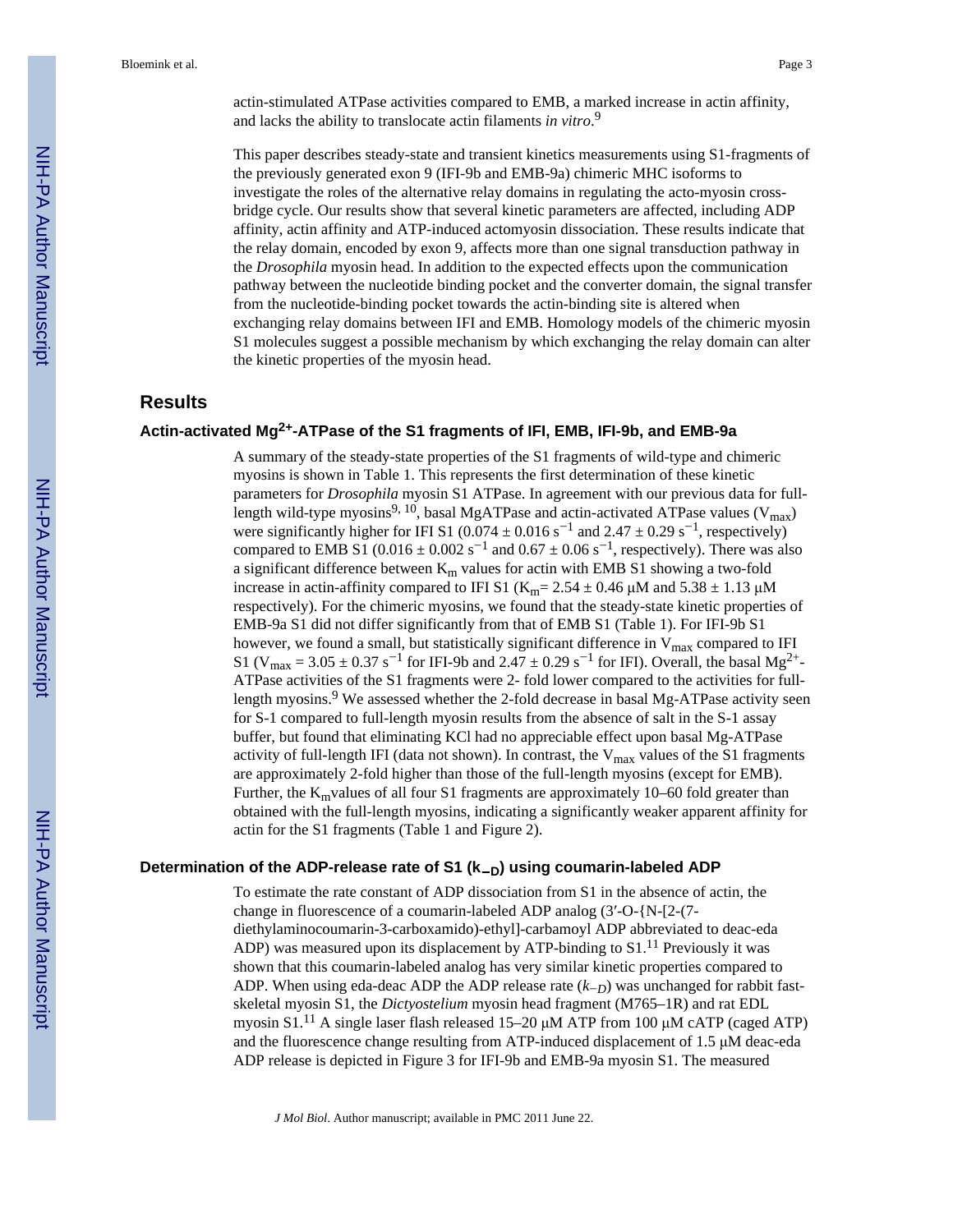fluorescence signal could be fitted to a single exponential, from which the resulting  $k_{obs}$ gives the ADP-release rate (k<sub>-D</sub>). A k<sub>-D</sub> = 2.0  $\pm$  0.4 s<sup>-1</sup> for IFI-9b and k<sub>-D</sub> = 6.0  $\pm$  0.5 s<sup>-1</sup> for EMB-9a were obtained. The  $k-p$  rate of IFI-9b is similar to that of EMB whereas EMB-9a has a k $_{\text{D}}$  value close to IFI<sup>12</sup> (see Table 2). Control measurements using wild-type myosin S1 (IFI and EMB) confirmed the  $k_{-D}$  values reported previously for IFI and EMB. Since the exon 9-encoded region in the myosin head is not very close to the nucleotide binding pocket (Figure 1) the large change in  $k_{-D}$  rates for IFI-9b and EMB-9a was quite surprising and indicates a critical role for the relay domain in attenuating the rate of ADP release from S1.

#### **Determination of the ATP-induced dissociation of acto-S1 (K1k+2)**

The ATP-induced dissociation of the acto-S1 complex was measured as described previously<sup>13</sup> using the flash photolysis method. After mixing actin and S1, the sample was subjected to a series of laser flashes with variable intensities releasing different amounts of ATP from caged ATP. The changes in light scattering (Figure 4A/B) could be fitted to a single exponential. Plotting the observed rate constant  $k_{obs}$  versus ATP concentration allows the apparent second-order rate constant  $K_1k_{+2}$  to be determined from the slope of the graph. The results for the two exon 9 chimeras together with the IFI and EMB wild-type S1 are depicted in Figure 4C. For IFI-9b and EMB-9a the  $K_1k_{+2}$  value is reduced about 2-fold  $(K_1k_{+2} = 0.35 \pm 0.05 \mu M^{-1}s^{-1}$  and  $0.52 \pm 0.03 \mu M^{-1}s^{-1}$  respectively) compared to wildtype IFI (K<sub>1</sub>k<sub>+2</sub> = 0.75 ± 0.05  $\mu$ M<sup>-1</sup>s<sup>-1</sup>) and wild-type EMB (K<sub>1</sub>k<sub>+2</sub> = 0.91 ± 0.05  $\mu$ M<sup>-1</sup>s<sup>-1</sup>) (Table 2).

#### Determination of the ADP-affinity of acto-S1 (K<sub>AD</sub>)

The ADP-affinity for S1 in the presence of actin, described by the equilibrium dissociation constant KAD, was determined using established methods.12 The ATP-induced dissociation of acto-S1 was measured in the presence of increasing amounts of ADP. Plotting  $k_{obs}$  versus ADP-concentration allows  $K_{AD}$  to be determined. The measured values of  $K_{AD}$  for IFI-9b and EMB-9a are reduced compared to the wild-type values (see Figure 5 and Table 2). The K<sub>AD</sub> of IFI-9b (K<sub>AD</sub> = 155 µM) is more than 2-fold lower compared to IFI (K<sub>AD</sub> = 409 µM), whereas the K<sub>AD</sub> value for EMB-9a was reduced to 419  $\mu$ M, compared to K<sub>AD</sub> = 587  $\mu$ M measured previously for EMB. Thus exchange of the exon 9 encoded region between IFI and EMB increases the ADP affinity of acto-S1 for both chimeras.

#### **Actin-S1 dissociation by ATP and subsequent re-association: kcat**

S1 (1  $\mu$ M) and actin (1  $\mu$ M) were incubated with caged ATP. After release of ATP by a single laser flash, the light scattering signal (resulting from the dissociation reaction) could be fitted to a single exponential  $(k_{obs})$ . Analysis of the complete reaction profile including re-association gives information on the rate of the ATP-induced dissociation and the time taken to hydrolyze all the released ATP.<sup>13</sup> Figure 6 shows that the  $k_{cat}$  values for IFI-9b and EMB-9a were  $k_{cat} = 0.163 s^{-1}$  and  $k_{cat} = 0.095 s^{-1}$  respectively. The  $k_{cat}$  for EMB ( $k_{cat}$  =  $0.028$  s<sup>-1</sup>) is lower than the k<sub>cat</sub> value reported previously for fast vertebrate skeletal muscle S1 using the same experimental setup ( $k_{cat} = 0.11 s^{-1}$ ), whereas the  $k_{cat}$  for IFI is higher  $(k_{cat} = 0.172 s^{-1})$ .<sup>13</sup> For IFI-9b the measured value for  $k_{cat}$  (0.163 s<sup>-1</sup>) is not statistically different from IFI. The  $k_{cat}$  for EMB-9b ( $k_{cat}$ =0.095 s<sup>-1</sup>) is significantly higher compared to EMB (Figure 6 and Table 2).

#### **Homology Models: General Description of the exon 9 area**

Homology models of the two wild-type myosin S1 isoforms (IFI and EMB) and the two chimeras (IFI-9b and EMB-9a) were built in order to understand the results described above at the molecular level. The various states of the myosin head during the cross-bridge cycle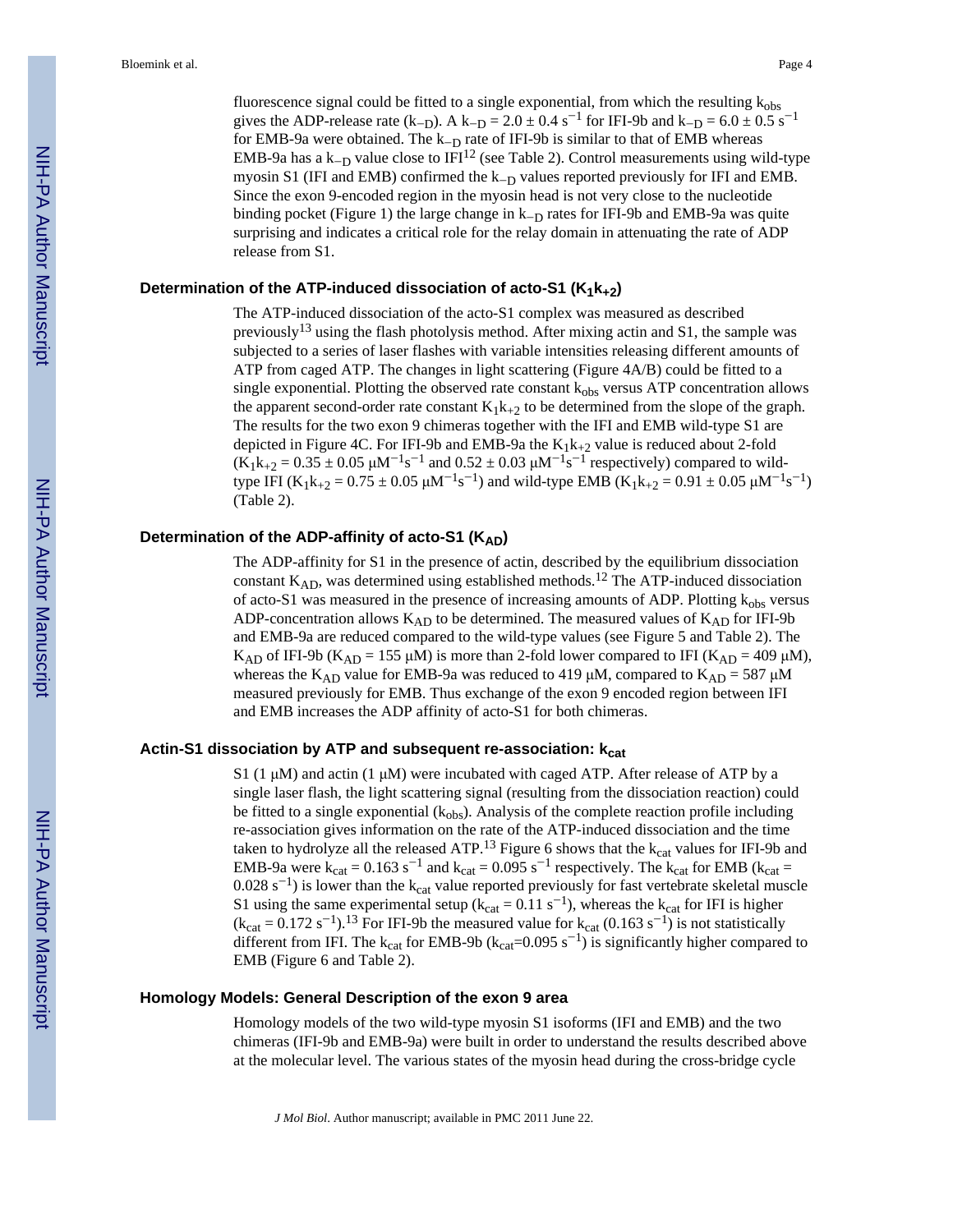are represented by several crystal structures of scallop myosin and these were chosen as templates to generate 3D homology models of the IFI and EMB and the chimeras. In the exon 9-encoded area, the rmsd of the myosin backbone between IFI and EMB was  $< 0.07 \text{ Å}$ and followed the same topology for both isoforms. For descriptive purposes, we use the same nomenclature for secondary structure elements as described previously.<sup>14</sup> As depicted in Figure 7A a long helix (helix P: residue 475–505) at the N-terminus of the exon 9 region is followed by a loop (506–516) and then a short helix (helix Q: 517–527). The long helix P contains three residues that are variable between exon 9a and exon 9b: residue 494, which is in the middle of this long helix and can be Ile (exon 9a) or His (exon 9b), residue 498 which is positioned one helix turn further from residue 494 (thus is on the same side of the helix as residue 494) can be Met or Leu, and residue 505, located at the C-terminus of helix P, can be a Lys or Arg. The loop between helix P and Q contains the other variable residues (Asn/ Asp<sup>509</sup> and Asp/Ala<sup>511</sup>). The short helix Q at the C-terminal end of exon 9 is identical in the two isoforms.

**Exon 9 area: highly conserved interactions—**Sequence alignments show that the exon 9 encoded region is a highly conserved area of the myosin head (Figure 7B). About 50% of the residues in helix P (residue: 475–505) are totally conserved, whereas the residues in the loop and helix Q are more variable. Analysis of many myosin crystal structures  $^{7,15}$ and modeling work by Fisher et al<sup>5</sup> have indicated that the relay domain plays a crucial role in the structural coupling between ATP hydrolysis and the recovery stroke in the myosin motor. Closure of switch-2, located in the nucleotide binding pocket, is linked to an initial rotation of the converter domain via a see-saw pivoting of the relay helix.<sup>5</sup> Subsequently the second phase of converter rotation is coupled to the final closing of switch-2 via the SH1 and SH2 helices (residues 691–716) and the wedge loop ( $His^{583}He^{584}Ala^{585}$ ). Our homology models show that *Drosophila* myosin residues Gln<sup>477</sup>, Asn<sup>481</sup> and Asn<sup>484</sup>, all located at the N-terminus of helix P, form hydrogen bonds with switch-2 residues Glu<sup>468</sup>, Ala<sup>465</sup> and Gly<sup>466</sup> (not shown). The contacts between switch-2 and the N-terminal part of helix P are maintained throughout the cross-bridge cycle, since they can be seen in all homology models that were built using different scallop structures as templates. These contacts allow the relay helix to follow the movements of switch-2 in a see-saw like fashion, in accordance with the model of Fisher et al for *Dictyostelium* myosin II.16 The highly conserved residues Phe<sup>490</sup> and Phe<sup>491</sup> form the fulcrum point, anchoring the relay helix P to the 3<sup>rd</sup> strand of the central  $\beta$ -sheet via residue Phe<sup>673</sup>, also in agreement with the Fisher model for *Dictyostelium* myosin II. The second stage of converter rotation, coupled to the final closing of switch-2 via the SH helices and the wedge loop involves other highly conserved exon 9 region residues. Contacts with the wedge loop involve exon 9 region residues Glu<sup>485</sup>, Gln<sup>488</sup> and Cys<sup>522</sup> whereas contacts towards the SH1 and SH2 helices involve the conserved residues  $Gln^{488}$ , Asn<sup>492</sup>,  $Glu^{499}$ ,  $Glu^{502}$ , Tyr<sup>503</sup>, Asp<sup>514</sup> and Asp<sup>518</sup>. None of the five variable residues encoded by exon 9a/b is involved in direct contacts with either switch-2, the wedge loop or the SH1 and SH2 relay helices, indicating these switch interactions are a conserved feature of both isoforms.

**Exon 9 area: non-conserved interactions—**Inspection of the exon 9-encoded domain in the homology models reveals close interactions between this domain and the region encoded by alternative exon 11, a variable portion of the myosin head of *Drosophila* that is located in the converter domain. These interactions are summarized in Figure 8. Comparison of IFI and EMB shows that certain contacts between the relay domain and the converter domain are conserved for both isoforms, such as salt-bridges from  $Glu<sup>502</sup>$  towards Lys<sup>764</sup> and Glu<sup>506</sup> towards Lys<sup>764</sup>and Thr<sup>763</sup>. However, the two variable residues 509 and 511 are also involved in contacts towards the converter domain. For IFI the side chains of Asn<sup>509</sup> and Asp<sup>511</sup> make contacts towards the side chain of residue Arg<sup>759</sup>, whereas EMB only has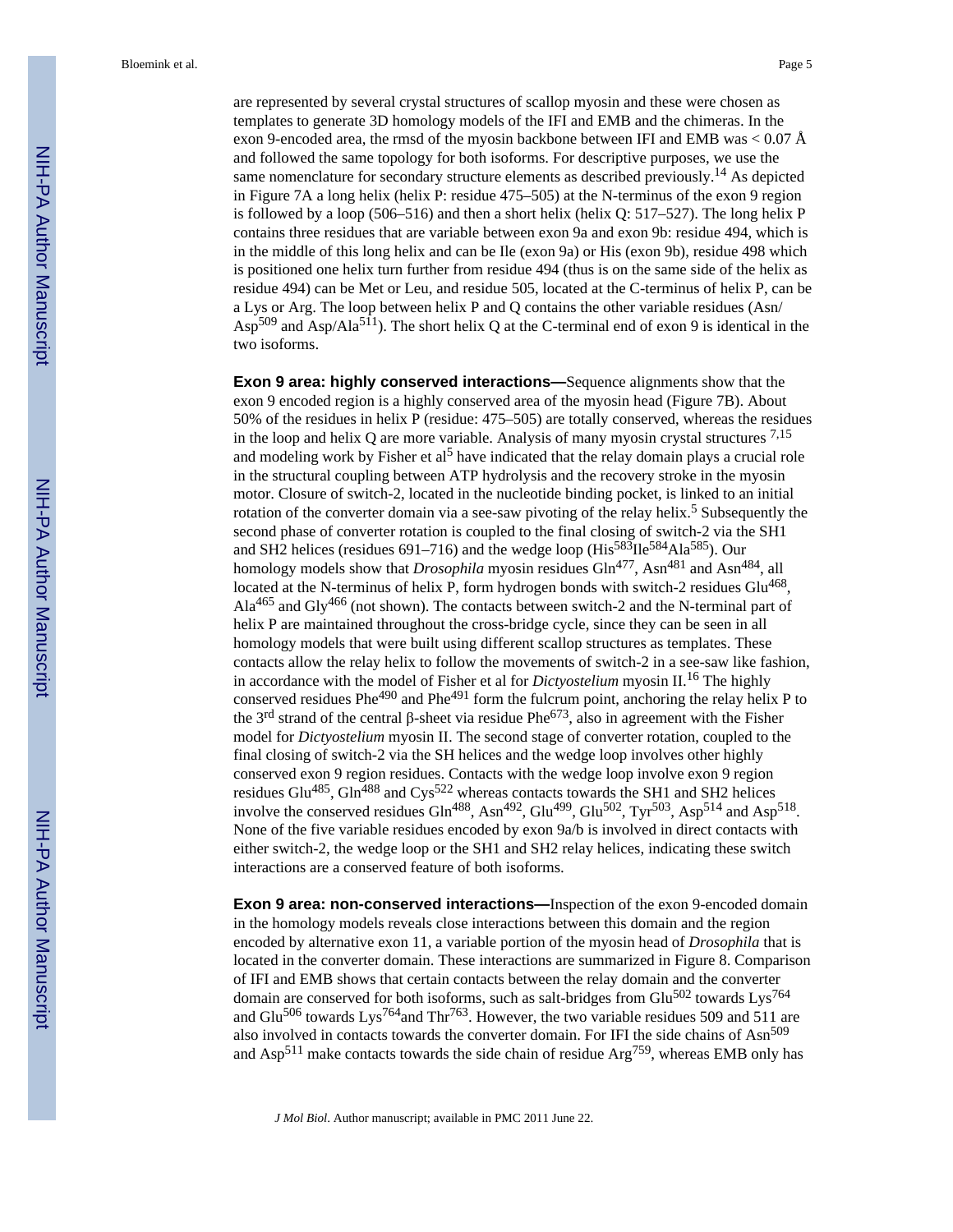Asp509 that can form a salt bridge towards Arg759 (since EMB residue 511 is an Ala). One variable residue encoded by exon 11  $(Asn^{762})$  is also involved in contacts with the EMB exon 9 region whereas this contact is missing for IFI. Figure 8 also shows that the interactions between the relay area (encoded by exon 9) and the converter domain (encoded by exon 11) not only depend on the particular myosin isoform but also on the conformational state of the myosin head. The two variable residues 509 and 511 are not always in contact with residue Arg759 in the converter domain. For instance, contacts between Asp511 and Arg759 are only seen for IFI in the post-power stroke conformation, suggesting their formation and breaking are part of the cross-bridge cycle (Figure S1). Homology models of EMB-9a show that this chimeric molecule is able to form a salt-bridge between  $\text{Arg}^{759}$  and  $\text{Asp}^{511}$  in the near-rigor state (Figure 8). This interaction is not seen for EMB, which has  $Ala<sup>511</sup>$ , and this additional contact may contribute to the lack of motility observed for the chimeric EMB-9a isoform (see also Discussion).

Residue 505, either an Arg or Lys, is located at the C-terminus of the relay helix. This residue is involved in an intra-helical salt-bridge towards  $Glu<sup>501</sup>$  and  $Glu<sup>502</sup>$  (Figure 9) when myosin is in the pre-power stroke state, i.e. when using ExPDB 1qvi as template to build the model. For the other three states, this intra-helical salt-bridge is absent, suggesting its formation 11 and deformation are part of the cross-bridge cycle. Intra-helical salt-bridges are a stabilizing factor of monomeric g-helices and can vary in strength. Because Arg is able to form two charged hydrogen bonds to the carboxyl group of Glu whereas Lys can form only one, thermophylic enzymes prefer Arg residues over Lys in order to enhance the stability of the protein.<sup>17</sup> This may be the reason that the slower isoform EMB has Arg in its intrahelical salt-bridge whereas the faster IFI isoform is using Lys. Looking at the alignments of various myosins (Figure 7B) it appears that, except for EMB, the fast IFI and all other skeletal myosin II isoforms have a Lys at this position. The slow EMB is more akin to the slower myosin forms, such as smooth myosins and *Dictyostelium* myosin IE which all have an Arg instead. The Glu $^{501}$  residue is completely conserved; indicating this intra-helical saltbridge in the myosin relay helix is a universal feature.

Residue 494, which can be either Ile or His, is located about halfway along the relay helix (Figure 7A). The position of this residue is of interest because it is next to Met<sup>495</sup>, the residue postulated to be involved in the local unwinding of the relay helix during the crossbridge cycle.<sup>16</sup> Residue 494 is also close to the fulcrum point (Phe<sup>490</sup>, Phe<sup>491</sup> and Phe<sup>673</sup>) which anchors the relay helix to the third strand of the central  $\beta$ -sheet and its presence may reinforce the anchoring point. Inspection of the homology models (Figure 10) shows that EMB residue His<sup>494 14</sup> is able to make a hydrogen bond from the imidazole ring (H-donor) towards the carbonyl of residue Leu<sup>666</sup>. This residue is located at the C-terminus of helix W and 100% conserved. Helix W is located immediately after loop 2, also known as the actinbinding loop and may be part of the communication pathway between the relay domain (encoded by exon 9) and the actin-binding site in the lower 50 kDa domain of the myosin head (see Figure 10 + Figure S2 and Discussion). IFI has an Ile residue at position 494 and is not able to make this contact towards helix W.

#### **Discussion**

In this report, we utilized S1 fragments of wild-type (IFI and EMB) and chimeric (IFI-9b and EMB-9a) myosins to continue our analysis of the contribution of alternative exons encoding the *Drosophila* myosin head to myosin isoform functional differences. This study focused on the structure and function of alternative relay domains encoded by exon 9. We determined the steady-state kinetic parameters of the actin-activated ATPase activities and examined the transient kinetics of the cross-bridge cycle for each of these molecules. Transient kinetics data showed significant changes due to relay domain switching.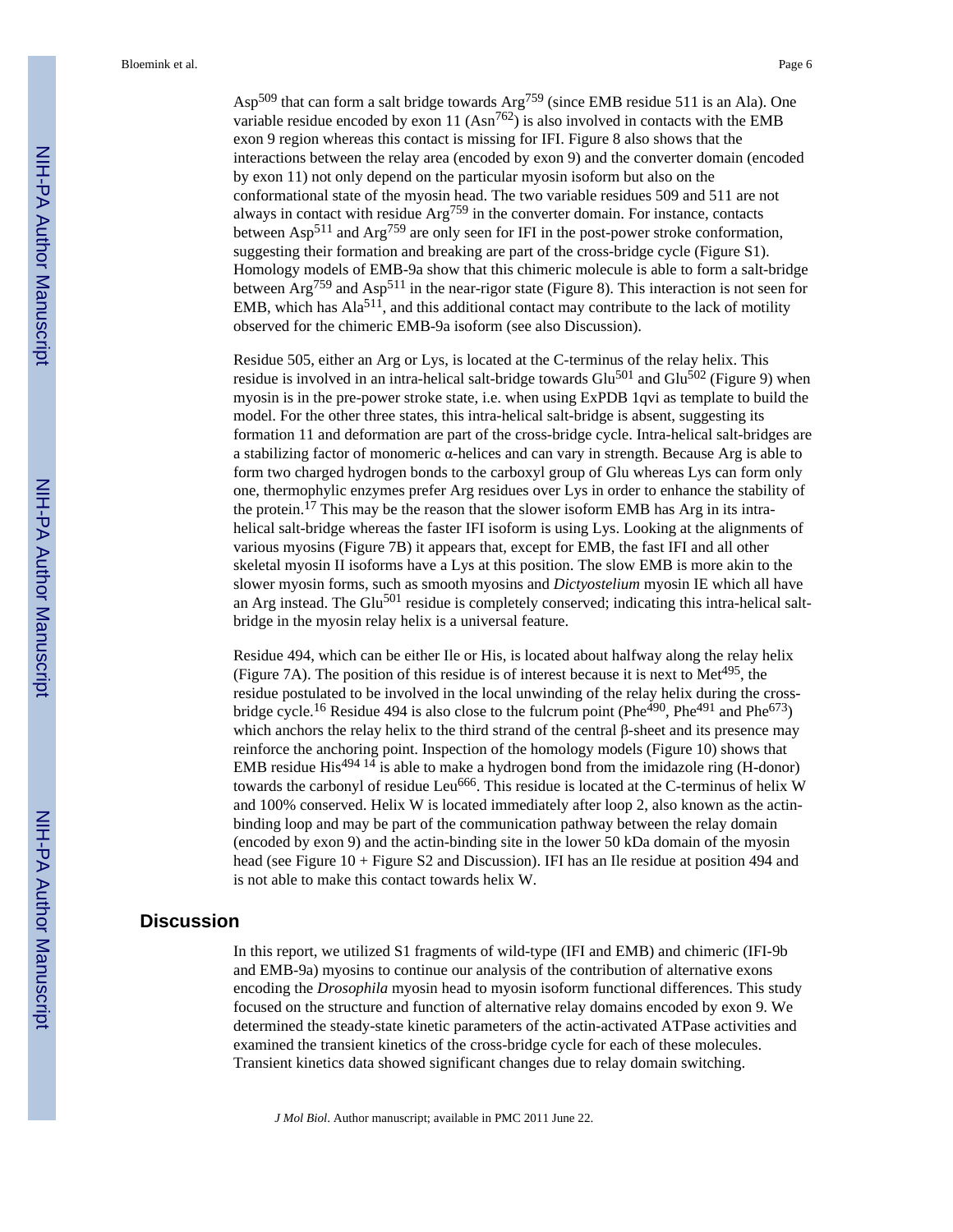Homology modeling permitted us to predict how isoform specific amino acid residues affect the structural and functional properties of the chimeric molecules. Our studies indicate that the relay domain serves a central role in communicating between the nucleotide-binding pocket and both the converter domain and the actin-binding site.

Ours are the first reported steady-state ATPase data for *Drosophila* myosin S1. The data show that basal ATPase rates are much higher for the IFI S1 than for EMB S1. This is similar to the actin activated ATPase where both the  $V_{max}$  and  $K_{m}$ values were ~4 fold higher for IFI S1 compared to EMB S1. The switching of exon 9a and 9b made no dramatic difference to the values for either basal or actin-activated ATPases, indicating that the ratelimiting step does not change after exon 9a and 9b are switched. Note that the values for EMB-9a S1 were quite variable compared to EMB S1, necessitating the preparation of numerous samples. This may be related to the early myofibril defects seen in the EMB-9a line<sup>9</sup>, which might affect the stability of myofibrillar proteins. Overall, however, it appears that the steady-state parameters of S1 are not dramatically affected by the relay area switches.

In contrast to full-length myosin, measurements of actin-activated ATPase activity of *Drosophila* S1 required the absence of KCl, since actin-activation was undetectable in the presence of low (20 mM) KCl concentrations (data not shown). This presumably reflects the relatively low affinity of *Drosophila* S1 for actin in the presence of ATP. Indeed, the apparent affinity for actin  $(K<sub>m</sub>)$  of all four *Drosophila* myosin S1 fragments is more than ten times larger compared to full-length myosins. Reduced actin affinity and increased  $K<sub>m</sub>$  for actin has been reported for S1 of other species and may well reflect the higher affinity of the doubled-headed myosin for actin.<sup>18</sup> Direct comparison of the S1 and myosin basal ATPase and  $V_{\text{max}}$  values is difficult because of the different assay conditions but the relative values are in general comparable. The basal MgATPase values for all four *Drosophila* S1 fragments were 2-fold lower than those of the full-length myosins, and this difference is not attributable to differences in salt concentration (data not shown). The  $V_{\text{max}}$  values of the IFI S1 isoforms were  $\sim$  2 fold higher than full-length while those of the EMB S1 constructs were similar to myosin.

In contrast to the steady-state ATPase results, the transient kinetics data revealed significant alterations in various kinetic properties of the myosin head after exchange of the exon-9 encoded region. Binding of ATP to the myosin head is known to induce conformational changes in the nucleotide binding pocket involving the highly conserved switch-1 and switch-2 loops. The general consensus is that switch-1 is involved in the transmission of information between the nucleotide- and actin-binding regions whereas switch-2 plays a role in communicating changes in the nucleotide-binding pocket to the converter domain via the relay domain encoded by exon 9. Our results indicate that the *Drosophila* myosin relay domain can also influence the communication pathway between the nucleotide binding pocket and the actin-binding site. Exchange of the relay domain between IFI and EMB results in a 2-fold reduction of the ATP-induced dissociation rate of acto-S1 ( $K_1k_{+2}$ ) for the two chimeras and also alters the affinity of acto-S1 for ADP (smaller K<sub>AD</sub> value) compared to the wild-type. Both results indicate a less efficient communication pathway between the nucleotide-binding pocket and the actin-binding site in the chimeras. ATP-binding induces closure of the nucleotide-binding pocket and subsequent opening of the actin-binding cleft, releasing actin from myosin. This process is slower after exchange of the exon 9 encoded domain, as is reflected in the reduced  $K_1k_{+2}$  values of the chimeras. Upon binding of actin to myosin-ADP the actin-binding cleft closes and the nucleotide-binding pocket opens, allowing ADP release. This process is also slower for the chimeras since their  $K_{AD}$  values are reduced, indicating an increase in ADP affinity and slower ADP release.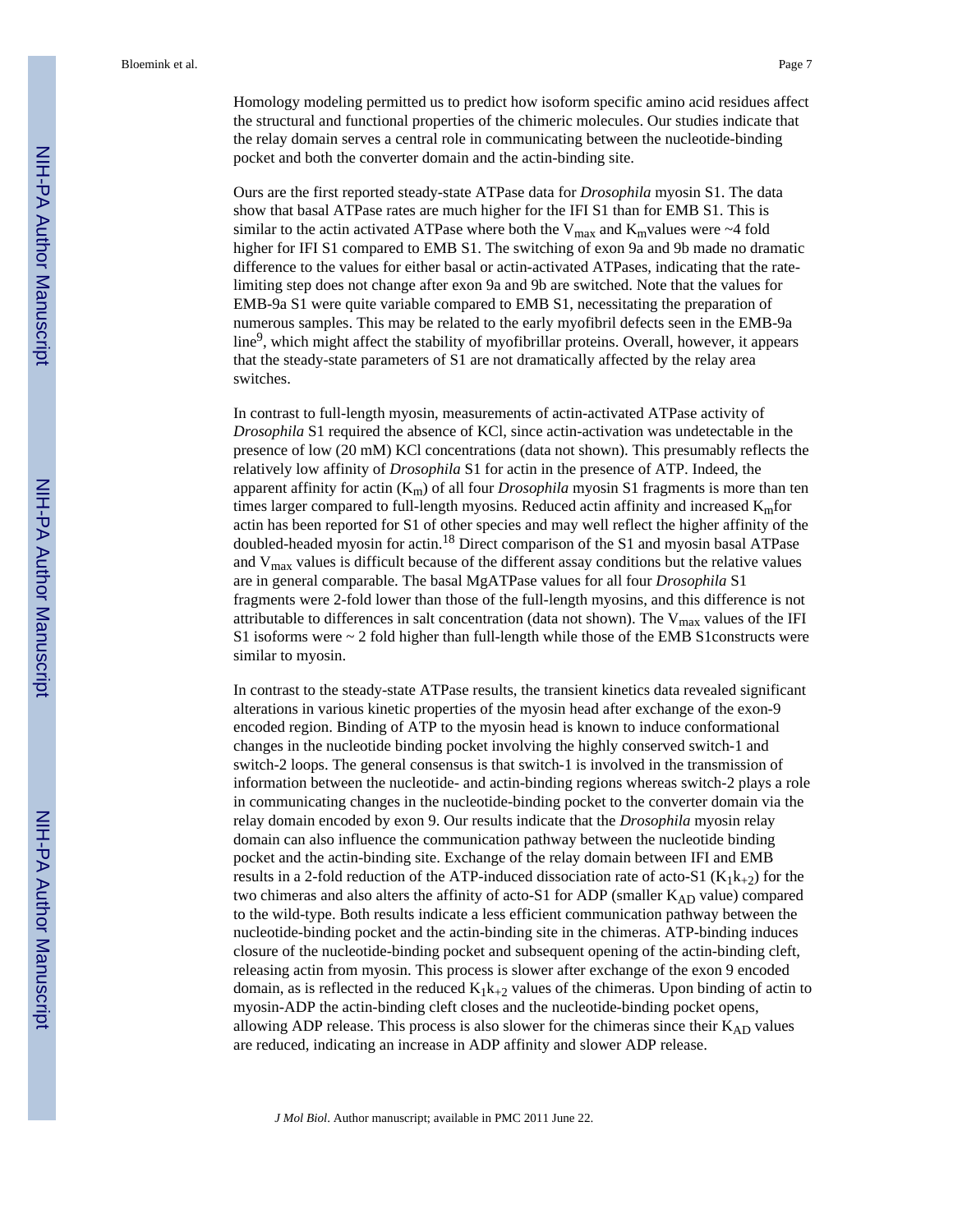The ratio  $K_{AD}/K_D$  (Table 2) is termed the thermodynamic coupling constant and this parameter describes the effect of actin on ADP affinity of myosin  $(K_{AD}/K_D)$  A strong coupling constant  $(-50)$  is found in fast myosins, indicating that the presence of actin significantly weakens ADP affinity and vice versa. The coupling constant for IFI-9b S1 (78) and EMB-9a S1 (70) suggests that these isoforms are more similar to IFI (55) than to EMB (326). For IFI-9b S1, both  $K_{AD}$  and  $K_D$  parameters are reduced compared to the wild-type IFI, so that the  $K_{AD}/K_D$  ratio is similar to that of IFI S1. Exchanging the exon 9a encoded region in EMB results in a shift of both  $K_D$  and  $K_{AD}$  towards the IFI S1 values, thus reducing the coupling constant to IFI S1 levels.

The homology modeling indicates that exchange of the region encoded by exon 9 in the myosin head of *Drosophila* between IFI and EMB could affect the communication pathway between the nucleotide binding pocket and the converter domain. Certain contacts between exon 9 and exon 11 regions are conserved for both isoforms (Figure 8), in agreement with earlier observations which showed that the myosin relay domain and the converter domain remain in contact throughout the acto-myosin ATPase cycle.19 However, the homology models suggest that other contacts between the regions encoded by exon 9 and exon 11 are variable between the two isoforms, and may be altered, depending on the state of the myosin head (Figure 8). This is true in particular for the two residues 509 and 511, which are different in IFI and EMB and could serve to fine-tune the kinetic and mechano-chemical properties of the myosin head. Exchange of the EMB residues Asp<sup>509</sup> and Ala<sup>511</sup> for the IFI residues  $\text{Asn}^{509}$  and  $\text{Asp}^{511}$  may alter the interface between the exon 9 and exon 11 regions and might even be responsible for the lack of motility observed for the EMB-9a mutant.<sup>9</sup> Introducing additional interactions between the relay and converter domain in the near-rigor conformation for EMB-9a may weaken the formation of the pre-power stroke conformation, in particular when using an intra-helical salt-bridge which contributes less electrostatic energy to the pre-power stroke conformation compared to EMB (using Lys<sup>505</sup> versus Arg<sup>505</sup> respectively). The lack of *in vitro* motility observed with the EMB-9a isoform, however, is overcome in fibers where maximum power generation  $(P_{\text{max}})$  and optimal frequency of power generation ( $f_{\text{max}}$ ) increased 2.5-fold and 1.4-fold compared to EMB fibers.<sup>20</sup> This may be due to an enhanced sensitivity to oscillatory load for the IFI relay domain. The models suggest that replacement of the IFI residues  $\text{Asn}^{509}$  and  $\text{Asp}^{511}$  with the EMB residues  $\text{Asp}^{509}$  and  $\text{Ala}^{511}$  results in weaker interactions between the relay and converter domains for IFI-9b compared to IFI. This could be responsible for decreasing  $P_{max}$  and  $f_{max}$ to 70% and 83% of IFI fiber values.<sup>20</sup>

Exchanging the region encoded by exon 11 between IFI and EMB is also expected to affect the interface between the relay domain and converter domain but should leave the intrahelical salt-bridge in helix P unaltered. It was previously reported that exchange of the exon 11-encoded region between IFI and EMB does alter the mechano-chemical properties of these chimeric isoforms. IFI-EC (IFI containing the embryonic converter domain (EC)) yielded a decrease in actin sliding velocity (2.7  $\mu$ m·s<sup>-1</sup>) compared to IFI (6.4  $\mu$ m·s<sup>-1</sup>) whereas EMB-IC (EMB containing the converter domain from the indirect flight muscle isoform) showed an increase in actin sliding velocity compared to EMB (5.4  $\mu$ m·s<sup>-1</sup> versus 0.7  $\mu$ m·s<sup>-1</sup> respectively).<sup>21</sup> Transient kinetic data for these chimeras showed that the embryonic converter domain in an IFI background has a larger effect on the kinetic properties of the myosin head than the IFI converter in the EMB background.<sup>12</sup> Although EMB-IC and IFI-9b chimeras share the same relay and converter domain sequences (encoded by exon 9b and IC), as is also true for IFI-EC and EMB-9a which share the regions encoded by exon 9a and EC, their mechano-chemical properties are not identical. This is likely due to the involvement of the other two variable domains in the myosin head encoded by exons 3 and 7.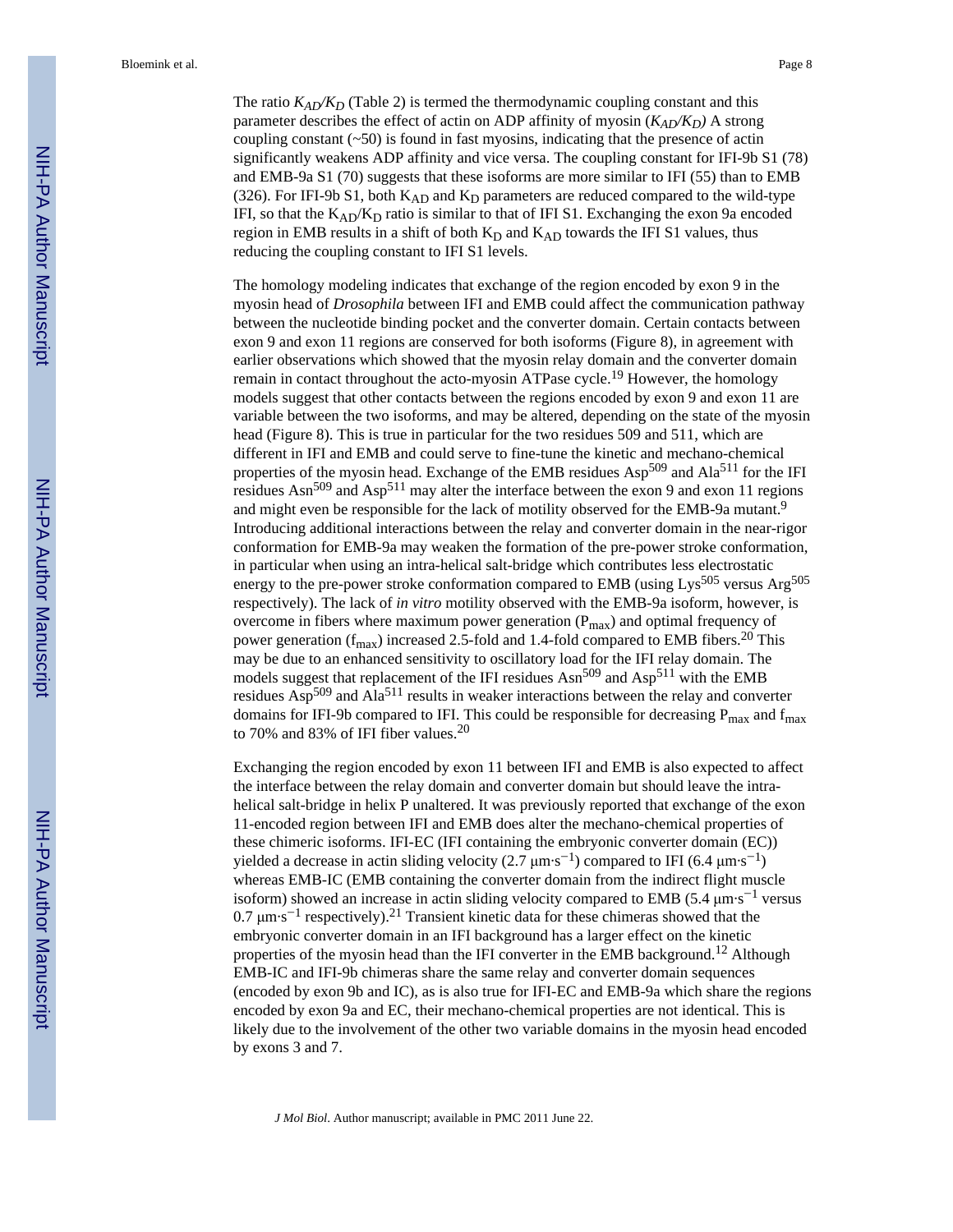However, one kinetic parameter that is identical between EMB-IC and IFI-9b chimeras is the ADP release rate in the absence of actin:  $k-p$ . Taking into account previous results<sup>12</sup> where exon 11 is exchanged between IFI and EMB (IFI-EC and EMB-IC), one can summarize the results for  $k-p$  as shown in Table 3. From this table one can conclude that, without actin present, the constructs that express exon 9a have fast ADP release rates  $(k_{-D} =$ 6–8 s<sup>-1</sup>), and the myosin constructs expressing exon 9b have slow ADP release ( $k-p = 1.7$ –  $2 s<sup>-1</sup>$ ). This is independent of exon 11, suggesting that the effect of exon 9 swapping on  $k<sub>-D</sub>$ is unlikely to be due to the variable exon 9 encoded residues 509 and 511, located at the interface with exon 11. Our hypothesis is that for these *Drosophila* myosins it is exon 9 encoded residue 505 (R/K), involved in the intra-helical salt-bridge in the long relay helix P, that is responsible for the k<sub>-D</sub> rate. All constructs with a  $R^{505}$  display a slow k<sub>-D</sub> whereas all constructs with a  $K^{505}$  are considerably faster.

Apart from affecting the communication pathway between the nucleotide binding pocket and the converter domain, as suggested by the homology models, exchange of exon 9 encoded regions between IFI and EMB also affects the communication pathway from the nucleotide-binding pocket towards the actin-binding site. This is reflected in the reduced values for  $K_1k_{+2}$  and  $K_{AD}$ , measured for the chimeric constructs IFI-9b and EMB-9a compared to IFI and EMB. The homology models indicate a role for helix W (650–667) in this communication pathway. This helix immediately follows loop 2, which is a well-known actin-binding loop and is located in the lower 50 kDa domain.<sup>22</sup> Helix W is also close to the N-terminus of the long relay helix P and the C-terminal part of the short helix Q, both of which are part of the region encoded by exon 9 (see Figure 10 and S2). In the pre-power stroke state exon 9 encoded residue Glu<sup>527</sup> (helix Q) interacts with helix W residues Asn<sup>660</sup> and residue Lys<sup>656</sup>, whereas in the post-power stroke state the interaction between  $Glu<sup>527</sup>$ and Lys<sup>656</sup> remains but the contact between exon 9 encoded residues and Asn<sup>660</sup> is lost. In the near-rigor state the side chain of residue Glu<sup>527</sup> is not in contact with helix W but forms a salt-bridge with exon 9 encoded residue Lys<sup>486</sup> (Figure S2). Thus, helix W is in an excellent position to communicate changes from the actin binding site towards the relay domain and vice versa, as was proposed previously for  $\alpha$ 5, a helix W equivalent in kinesin.23 The region encoded by exon 9b, present in EMB and IFI-9b, has an additional contact from  $His^{494}$  towards helix W residue Leu<sup>666</sup>, but this is only seen in the post-power stroke state and is absent in the other three states. Sequence alignments show that residue His494 is variable among the myosins (Figure 7B). Myosin II and V family members have a His residue, smooth muscle myosins have a Thr and myosin VI has an Arg residue at this position. Crystal structures of myosin VI showed that this Arg residue  $(R^{487})$  is able to form hydrogen bonds towards helix W residues Ser<sup>660</sup>, Thr<sup>661</sup> and Ala<sup>663</sup> in both the nucleotidefree state and in the pre-power stroke state (ExPDB: 2BKH and 2V26 respectively).<sup>24, 25</sup>

#### **Biological Implications**

The exon 9 domain in human  $\beta$ -myosin heavy chain contains several sites that, when mutated, result in hypertrophic cardiomyopathy. Mutations have been reported for  $\text{Asn}^{479}$ / Ser,<sup>26</sup> Glu<sup>483</sup>/Lys<sup>26,27</sup>, Met<sup>493</sup>/Leu/Lys<sup>28</sup>, Glu<sup>497</sup>/Asp,<sup>29</sup> Glu<sup>499</sup>/Lys,<sup>30</sup> Glu<sup>500</sup>/Ala,<sup>31</sup>,  $Tyr^{501}/His/Cys^{28}$ ,  $Ile^{511}/Phe^{32} Ile^{511}/Thr^{33} Phe^{513}/Cys^{34} Met^{515}/Arg^{33}$  and Leu<sup>517</sup>/ Met,35 (the equivalent exon 9 encoded residues in *Drosophila* are indicated in Figure 7B with  $\triangle$ ). Based on the homology models Asn<sup>479</sup>/Ser is expected to alter the interaction between helix P and switch 2, whereas  $Glu^{483}/L$ ys is likely to affect the contacts with the wedge loop. Various cardiomyopathy mutations will influence contacts from the exon 9 encoded domain towards the SH1 and SH2 helices (Glu $^{497}/$ Asp and Tyr<sup>501</sup>/His/Cys) and towards the converter domain (Glu $500/$ Ala). Mutating the residues involved in the intrahelical salt-bridge of helix P also can cause HCM ( $\text{Glu}^{499}/\text{Lys}$  and  $\text{Glu}^{500}/\text{Ala}$ ) as can mutating the residue thought to be involved in the local unwinding of helix P (Met<sup>493</sup>/Leu/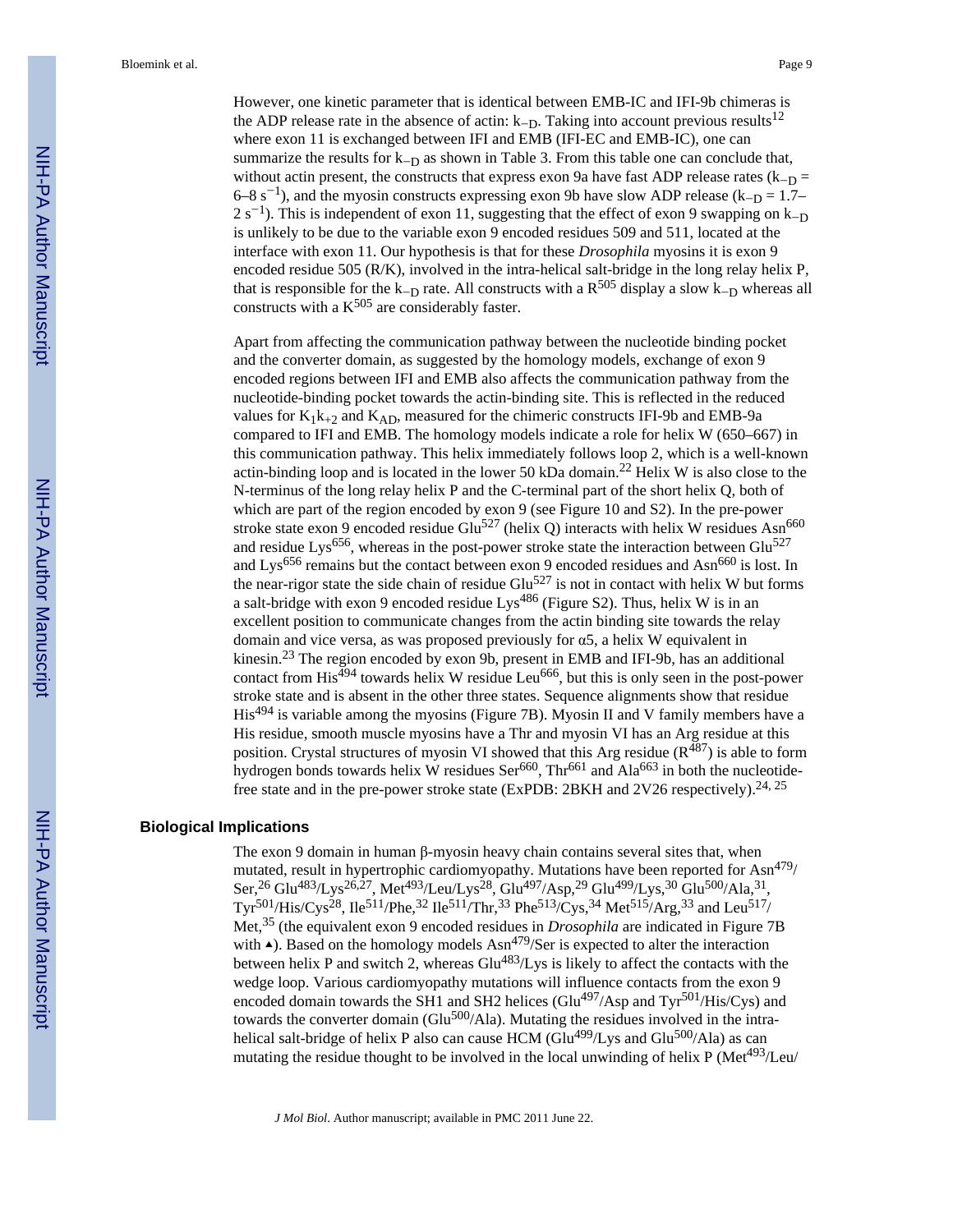Lys). HCM mutations have also been reported for helix W residues  $Arg^{652}/Gly$ , Met<sup>659</sup>/Ile and Arg663/Ser/Cys/His. Based upon our kinetic measurements and molecular modeling, we propose that these mutations alter myosin function by disrupting the relay pathway between the nucleotide binding pocket and the actin-binding site in the lower 50 kDa domain.

#### **Materials and Methods**

#### **Generation of subfragment-1 (S1) from isolated full-length myosin**

Myosin was isolated from the IFM of 170–250 wild-type or transgenic flies (those expressing the IFI, EMB, EMB-9a or IFI-9b myosin isoforms in the IFM) as previously described.<sup>36</sup> The production of S1 by  $\alpha$ -chymotrypsin digestion was carried out using a method based on Silva *et al.*37 with the following modifications: The final myosin pellets obtained after centrifugation of a myosin solution in low salt buffer were dissolved in 20  $\mu$ of high-salt digest buffer (480 mM NaCl, 20 mM Na2PO4, pH 7.0, 1 mM EDTA, and 20 mM DTT). The myosin solution was then diluted with 60  $\mu$ l of 0 salt digest buffer (20 mM Na<sub>2</sub>PO<sub>4</sub>, pH 7.0, 1 mM EDTA, and 20 mM DTT) to reduce the NaCl concentration to 120 mM. The myosin solution was placed at 20  $^{\circ}$ C for 5 min for temperature equilibration, followed by addition of  $\alpha$ -chymotrypsin (0.2 mg/ml) and further incubation for 4.5 minutes. Phenylmethylsulfonyl fluoride (PMSF) was added to a final concentration of 1.5 mM to quench the reaction. The myosin solution was subsequently centrifuged at 70,000 rpm (TLA 100.3 rotor) for 30 min in a Beckman ultracentrifuge to pellet the undigested myosin and myosin rods. The supernatant containing the S1 was removed and diluted to 1 ml with low salt buffer (LSB:  $30 \text{ mM KCl}$ ,  $5 \text{ mM MgCl}$ ,  $20 \text{ mM MOPS}$ ,  $pH 7.0$ , and  $4 \text{ mM DTT}$ ). To concentrate the S1, the samples were centrifuged at 12,000  $\times g$  in a Sorvall MC 12V at 4 °C using a Millipore Ultrafree 0.5 µm centrifugal filter Biomax-5 with a 5,000 kDa cut-off. The final volume of the supernatant was 40–60  $\mu$ l. S1 concentration was determined from A<sup>280</sup>  $(A_{280} = 0.75 \text{ cm}^{-1} \text{ for } 1 \text{ mg } S1 \text{ ml}^{-1})$  and were in the range of 20–30  $\mu$ M. The S1 samples were stored on ice and used within 1 day for steady-state kinetics experiments and within 1 week for transient kinetics experiments.

#### **Actin Preparation**

G-actin was isolated from acetone powder of chicken skeletal muscle as described previously.38 After 1 cycle of polymerization-depolymerization, soluble G-actin obtained after dialysis against 2 mM TrisCl, pH  $8$ , 0.2 mM ATP, 2 mM CaCl<sub>2</sub> and 1 mM DTT was quantified spectrophotometrically using an extinction coefficient of 0.62 cm<sup>-1</sup> (A<sub>310nm</sub>- $A_{290nm}$ ) for 1 mg actin ml<sup>-1</sup>. Under standard preparation condition, the concentrations of Gactin solutions obtained were in the range of  $30-120 \mu M$ . To obtain a G-actin solution of  $200-400 \mu M$ , the Gactin solution was concentrated using the Millipore Biomax-5 filter as described above. F-actin was prepared by adding 1 volume of 10X polymerization buffer  $(50 \text{ mM TrisCl}, \text{pH } 8, 0.5 \text{ M KCl}, 20 \text{ mM } \text{MgCl}_2 \text{ and } 10 \text{ mM ATP}$  to 9 volumes of Gactin,, stored on ice at 4°C, and used within one month of preparation for actin-activated Mg2+ATPase assays. Rabbit skeletal muscle actin was used for transient kinetic experiments and prepared according to established methods.<sup>38</sup> Quantification of the purified actin was based on a molecular mass of 42 kDa and an extinction coefficient of  $E^{1\%} = 1.104$  cm<sup>-1</sup> at 280 nm absorbance. Prior to use, rabbit F-actin was mixed with an equimolar concentration of phalloidin and incubated at 4°C for at least four hours in order to stabilize the filaments.

#### **Basal and Actin-stimulated Mg2+-ATPase assays**

ATPase activities were determined using  $[\gamma$ -<sup>32</sup>P]ATP. Actin-activated MgATPase using ~2  $\mu$ g S1 was determined as previously described for full-length myosins<sup>10</sup> with modifications. No salt (KCl) was added to the  $Mg^{2+}$ -ATPase assay solution (10 mM Imidazole, 0.1 mM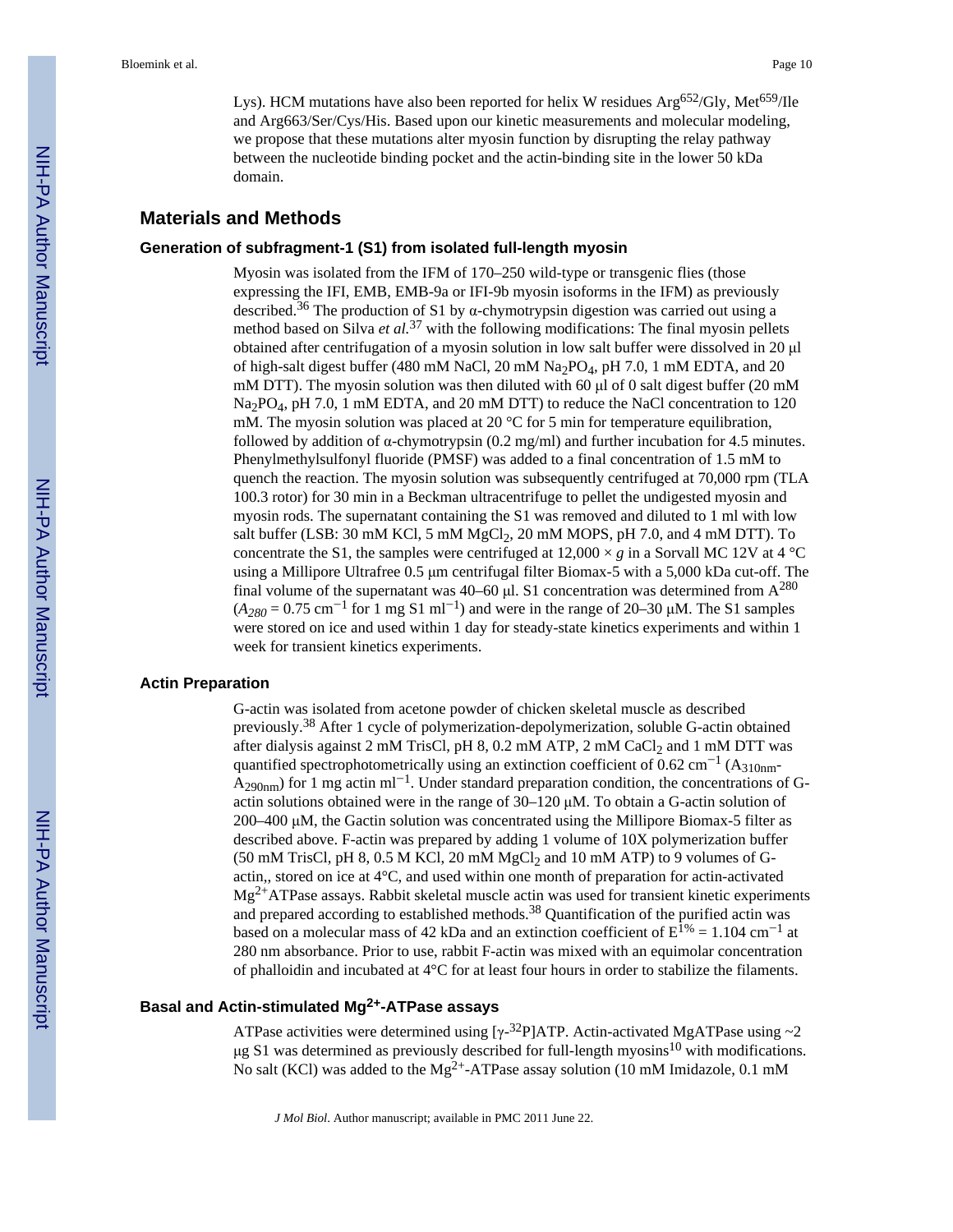CaCl<sub>2</sub>, 1 mM MgCl<sub>2</sub>, 1 mM [ $\gamma$ -<sup>32</sup>P]ATP), and approximately 10-fold F-actin concentrations were required to obtain near maximal levels of stimulation as previously reported for assays using full-length myosin. The working F-actin solution had a concentration of  $\sim$ 400  $\mu$ M to minimize the amount of non-radioactive ATP added to the ATPase reaction mixture. Basal  $Mg^{2+}$ -ATPase activities obtained in the absence of actin were subtracted from all data points, which were fit with the Michaelis-Menten equation.

#### **Flash photolysis system**

Because of the small amounts of protein available, flash photolysis was used to measure the transient kinetics of the *Drosophila* myosin S1 mutants as described previously.12, 39 Fast skeletal S1 (from rabbit) was used for testing the flash photolysis system, on each occasion and just prior to measuring the *Drosophila* myosin constructs of interest. The experiment was identical in all details except fast skeletal S1 replaces the *Drosophila* protein. Thus all aspects of the experiment, except the *Drosophila* protein, are carefully controlled. The ATPinduced dissociation of the acto-S1 complex was followed by measuring changes in the light scattering signal, whereas the dissociation of nucleotide from S1 alone was detected by changes in fluorescence using coumarin labeled ADP $^{40}$  (3'-O-{N-[2-(7diethylaminocoumarin-3-carboxamido)-ethyl]-carbamoyl ADP abbreviated to deac-eda ADP). All light scattering experiments were conducted in a low salt buffer (pH 7.0: 30 mM KCl, 5 mM MgCl<sub>2</sub>, 20 mM MOPS and 4 mM DTT) with 1  $\mu$ M actin, 1–3  $\mu$ M S1, 500  $\mu$ M cATP (caged ATP), 10 mM DTT and either apyrase (2 units/ml), for ATP-induced dissociation of acto-S1 or ADP (various concentrations) and a glucose-hexokinase system (0.03 units/ml hexokinase, 1 mM glucose and 100  $\mu$ M Ap<sub>5</sub>A (P<sup>1</sup>, P<sup>5</sup>-di(adenosine 5')pentaphosphate) for determination of *KAD*. Each sample was subjected to multiple laser flashes in order to release variable amounts of ATP from caged ATP. During *KAD* determination ADP and caged ATP were added after each flash. The deac-eda ADP dissociation experiments  $(k_{D})$  were also performed in low salt buffer and contained 4  $\mu$ M S1, 1.5  $\mu$ M deac-eda ATP (source of deac-eda ADP) and 100  $\mu$ M cATP. For the determination of  $k_{cat}$  the acto-S1 sample, incubated without apyrase, was irradiated by a series of laser pulses of different intensities, which released a range of ATP concentrations  $(10 – 70 \mu M)$ . The time taken to hydrolyze all of the ATP (t<sub>cat</sub>) was estimated from the time at which the dissociation reaction was 50% complete  $(t_{diss})$  to the time for 50% recovery  $(t_{ass})$ .<sup>13</sup> Plotting t<sub>cat</sub> versus ATP concentration allows one to estimate the steady-state rate of ATP hydrolysis according to Equation 2

$$
Steady - state rate = [ATP]/t_{cat}
$$
\n(2)

From which one can determine the  $k_{cat}$  (Equation 3):

$$
k_{cat} = steady - state rate / [S1]
$$
 (3)

#### **Analysis of the transient kinetics data**

Scheme 1 was used to analyze the transient kinetics data. Equation 1 was derived from the interaction of actin and S1 with ATP and ADP (shown in Scheme 1) and was used to determine *KAD*.

$$
k_{\rm obs} = K_1 k_{+2} ([ATP]/(1 + [ADP]/K_{AD}))
$$
\n(1)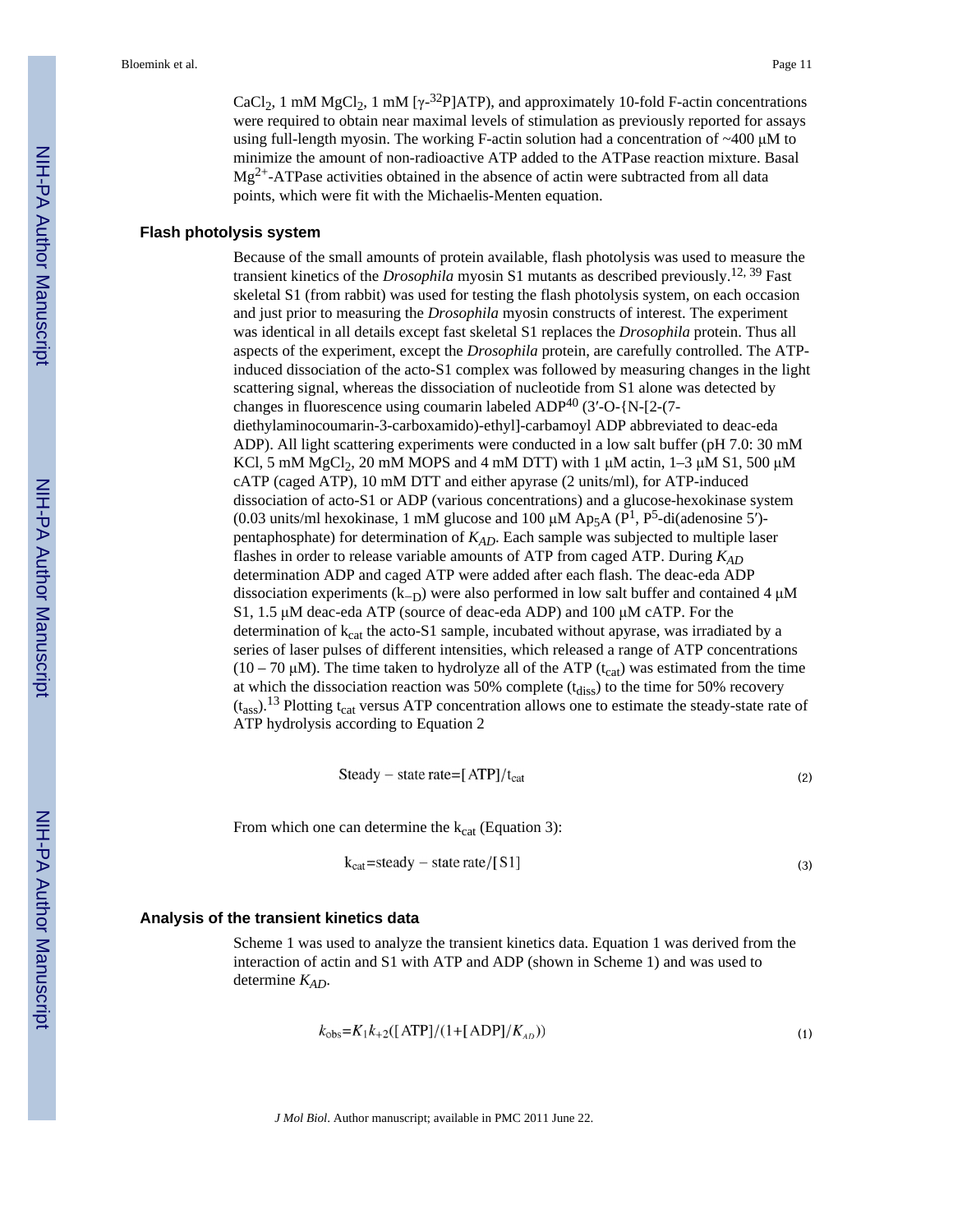where  $k_{obs}$  is the observed rate constant for the ATP-induced dissociation of acto-S1;  $K_1k_{+2}$ is the second-order rate constant for ATP binding to acto-S1;  $K_{AD}$  is the equilibrium dissociation constant for the binding of ADP to acto-S1. The equation  $k_{rel} = k_{obs}/k_0$  was used to determine the relative rate constant  $(k_{rel})$  shown in Figure 5, where  $k_0$  is the value of the measured rate constant  $k_{obs}$  when  $[ADP] = 0$ .

#### **Homology Modeling**

Three-dimensional homology models were generated for the *Drosophila* IFI and EMB myosin motor domain and the exon 9 chimeric molecules using the SWISS-MODEL<sup>41</sup> automatic comparative protein modeling server as described previously.39 The primary sequences of the *Drosophila* IFI and EMB isoform were pairwise aligned with the sequence of four scallop myosin structures as templates (ExPDB 1kk8, 1qvi, 1s5g and 1sr6) using the CLUSTALW alignment protocol. The alignments were submitted to the alignment interface of SWISS-MODEL and the generated models were validated using WHAT CHECK.<sup>42</sup> Since the template coordinates cannot be used to model regions of insertions or deletions in the target-template alignment, an ensemble of fragments compatible with the neighboring stems was constructed using constraint space programming (CSP).<sup>41</sup> In cases where CSP does not give a satisfying solution and for loops above 10 residues, a loop library derived from experimental structures was searched to find compatible loop fragments. Both *Drosophila* IFI and EMB myosin head sequences showed significant sequence identity with various other myosin super family members. A sequence identity of 60 % ( $\pm$  1%) was found when aligning IFI and EMB myosin head sequences with class II scallop myosin, thus enabling us to build well-resolved homology models.<sup>39</sup> Crystal structures are available of the various states of scallop myosin during the cross-bridge cycle and these were chosen to generate 3D homology models of the IFI and EMB myosin heads as well as models of the chimeras obtained after swapping the exon 9 encoded region (IFI-9b and EMB-9a). Three of the scallop myosin structures used as templates contain a nucleotide in the binding pocket and they represent various conformational states of myosin during the cross-bridge cycle: the post-power stroke state contains  $ADP-BeF<sub>x</sub>$  (ExPDB 1kk8), the pre-power stroke state contains ADP-VO4 (ExPDB: 1qvi) and a novel conformation contains partially-bound ADP-SO4 (ExPDB 1s5g). The other scallop myosin structure does not have a nucleotide in the binding pocket (ExPDB 1sr6) and represents the near-rigor state of myosin. The generated models have Ramachandran Z-scores of  $-0.469 \ (\pm 0.104)$  and average packing Z-scores of  $-1.075$  ( $\pm$  0.075), which are within the expected range for well-refined structures. The overall topology of the models was similar to that of the scallop myosin II templates (average rmsd of the backbone is  $0.17 \pm 0.03$  Å).

#### **Supplementary Material**

Refer to Web version on PubMed Central for supplementary material.

#### **Acknowledgments**

This work was supported by NIH grant GM32443 (to SIB) and Wellcome Trust Grant 070021 (to MAG). We thank Martin Webb (National Institute for Medical Research, Mill Hill, London, UK) for the coumarin ATP/ADP used in this work and Anju Melkani for excellent technical support.

#### **References**

- 1. Richards TA, Cavalier-Smith T. Myosin domain evolution and the primary divergence of eukaryotes. Nature. 2005; 436:1113–1118. [PubMed: 16121172]
- 2. Foth BJ, Goedecke MC, Soldati D. From the Cover: New insights into myosin evolution and classification. Proc Nat Acad of Sci. 2006; 103:3681–3686. [PubMed: 16505385]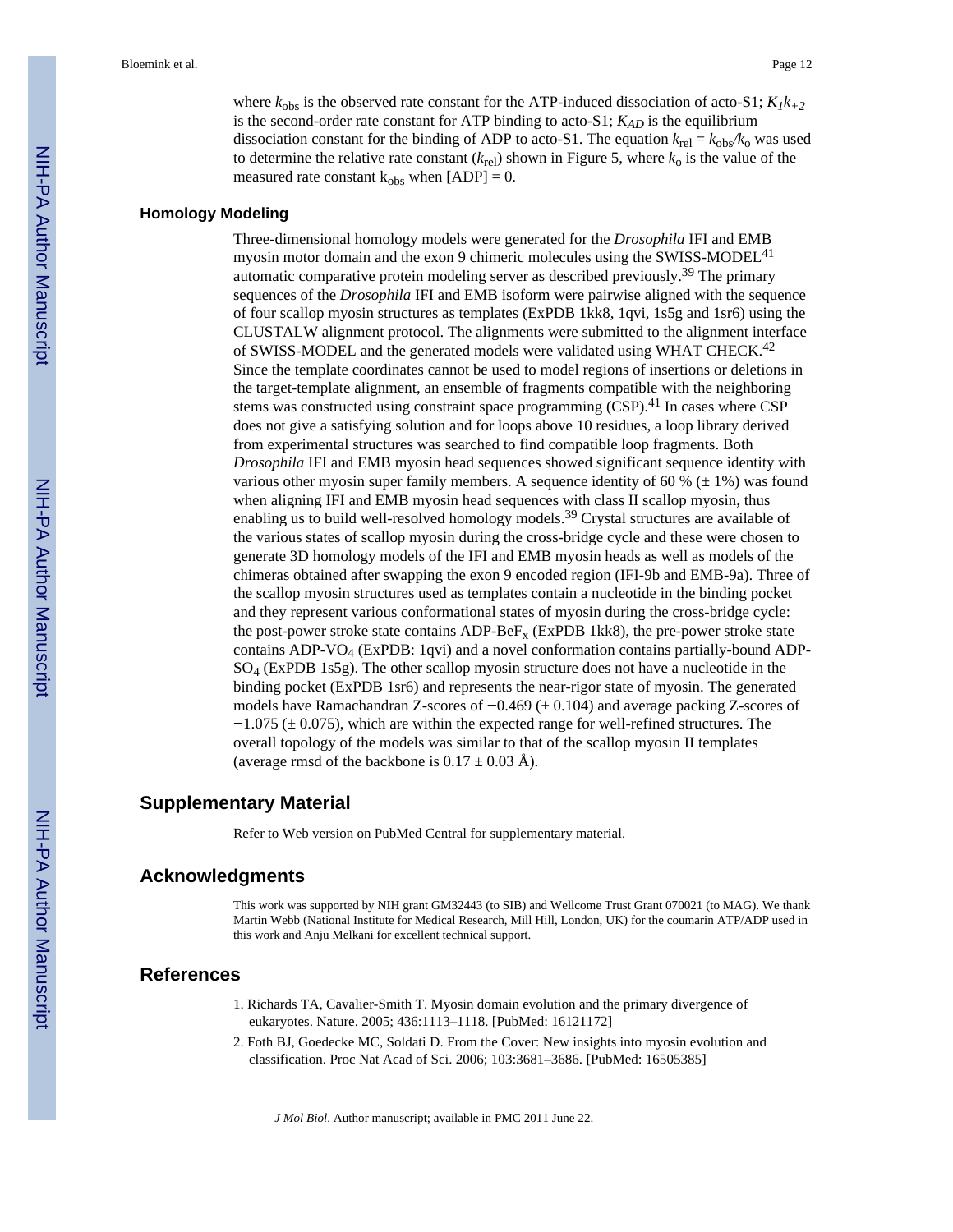- 3. George EL, Ober MB, Emerson CP Jr. Functional domains of the Drosophila melanogaster muscle myosin heavy-chain gene are encoded by alternatively spliced exons. Mol Cell Biol. 1989; 9:2957– 2974. [PubMed: 2506434]
- 4. Bernstein SI, Milligan RA. Fine tuning a molecular motor: the location of alternative domains in the Drosophila myosin head. J Mol Biol. 1997; 271:1–6. [PubMed: 9300050]
- 5. Koppole S, Smith J, Fischer S. The Structural Coupling between ATPase Activation and Recovery Stroke in the Myosin II Motor. Structure. 2007; 15:825–37. [PubMed: 17637343]
- 6. Holmes KC, Schroder RR, Sweeney HL, Houdusse A. The structure of the rigor complex and its implications for the power stroke. Phil l Trans Royal Soc B: Biol Scis. 2004; 359:1819–1828.
- 7. Houdusse A, Szent-Gyorgyi AG, Cohen C. Three conformational states of scallop myosin S1. Proc Nat Acad Sci. 2000; 97:11238–11243. [PubMed: 11016966]
- 8. Zhang S, Bernstein SI. Spatially and temporally regulated expression of myosin heavy chain alternative exons during Drosophila embryogenesis. Mechanisms of Development. 2001; 101:35– 45. [PubMed: 11231057]
- 9. Kronert WA, Dambacher CM, Knowles AF, Swank DM, Bernstein SI. Alternative Relay Domains of Drosophila melanogaster Myosin Differentially Affect ATPase Activity, in Vitro Motility, Myofibril Structure and Muscle Function. J Mol Biol. 2008; 379:443–456. [PubMed: 18462751]
- 10. Swank DM, Knowles AF, Kronert WA, Suggs JA, Morrill GE, Nikkhoy M, Manipon GG, Bernstein SI. Variable N-terminal Regions of Muscle Myosin Heavy Chain Modulate ATPase Rate and Actin Sliding Velocity. J Biol Chem. 2003; 278:17475–17482. [PubMed: 12606545]
- 11. Clark RJ, Nyitrai M, Webb MR, Geeves MA. Probing nucleotide dissociation from myosin in vitro using microgram quantities of myosin. J Muscle Res Cell Motil. 2003; 24:317–323.
- 12. Miller BM, Nyitrai M, Bernstein SI, Geeves MA. Kinetic Analysis of Drosophila Muscle Myosin Isoforms Suggests a Novel Mode of Mechanochemical Coupling. J Biol Chem. 2003; 278:50293– 50300. [PubMed: 14506231]
- 13. Weiss S, Chizhov I, Geeves MA. A flash photolysis fluorescence/light scattering apparatus for use with sub microgram quantities of muscle proteins. J Muscle Res Cell Motily. 2000; 21:423–432.
- 14. Cope M, WJ, Rayment I, Kendrick-Jones JK. Conservation within the myosin motor domain: implications for structure and function. Structure. 1996; 4:969–987. [PubMed: 8805581]
- 15. Geeves, MA.; Holmes, KC.; John, M.; Squire, aDADP. Advances in Protein Chemistry. Vol. 71. Academic Press; 2005. The Molecular Mechanism of Muscle Contraction; p. 161-193.
- 16. Fischer S, Windshugel B, Horak D, Holmes KC, Smith JC. Structural mechanism of the recovery stroke in the Myosin molecular motor. Proc Nat Acad Sci. 2005; 102:6873–6878. [PubMed: 15863618]
- 17. Sterner, Rh; Liebl, W. Thermophilic Adaptation of Proteins. Crit Rev Biochem Mol Biol. 2001; 36:39–106. [PubMed: 11256505]
- 18. Margossian SS, Lowey S. Substructure of the myosin molecule. IV. Interactions of myosin and its subfragments with adenosine triphosphate and F-actin. J Mol Biol. 1973; 74:313–30. [PubMed: 4266351]
- 19. Shih WM, Spudich JA. The Myosin Relay Helix to Converter Interface Remains Intact throughout the Actomyosin ATPase Cycle. J Biol Chem. 2001; 276:19491–19494. [PubMed: 11278776]
- 20. Yang C, Ramanath S, Kronert WA, Bernstein SI, Maughan DW, Swank DM. Alternative Versions of the Myosin Relay Domain Differentially Respond to Load to Influence Drosophila Muscle Kinetics. Biophys J. 2008; 95:5228–5237. [PubMed: 18805920]
- 21. Swank DM, Knowles AF, Suggs JA, Sarsoza F, Lee A, Maughan DW, Bernstein SI. The myosin converter domain modulates muscle performance. Nature Cell Biology. 2002; 4:312.
- 22. Holmes KC, Angert I, Jon Kull F, Jahn W, Schroder RR. Electron cryo-microscopy shows how strong binding of myosin to actin releases nucleotide. Nature. 2003; 425:423–427. [PubMed: 14508495]
- 23. Woehlke G, Ruby AK, Hart CL, Ly B, Hom-Booher N, Vale RD. Microtubule Interaction Site of the Kinesin Motor. Cell. 1997; 90:207–216. [PubMed: 9244295]
- 24. Menetrey J, Bahloul A, Wells AL, Yengo CM, Morris CA, Sweeney HL, Houdusse A. The structure of the myosin VI motor reveals the mechanism of directionality reversal. Nature. 2005; 435:779–785. [PubMed: 15944696]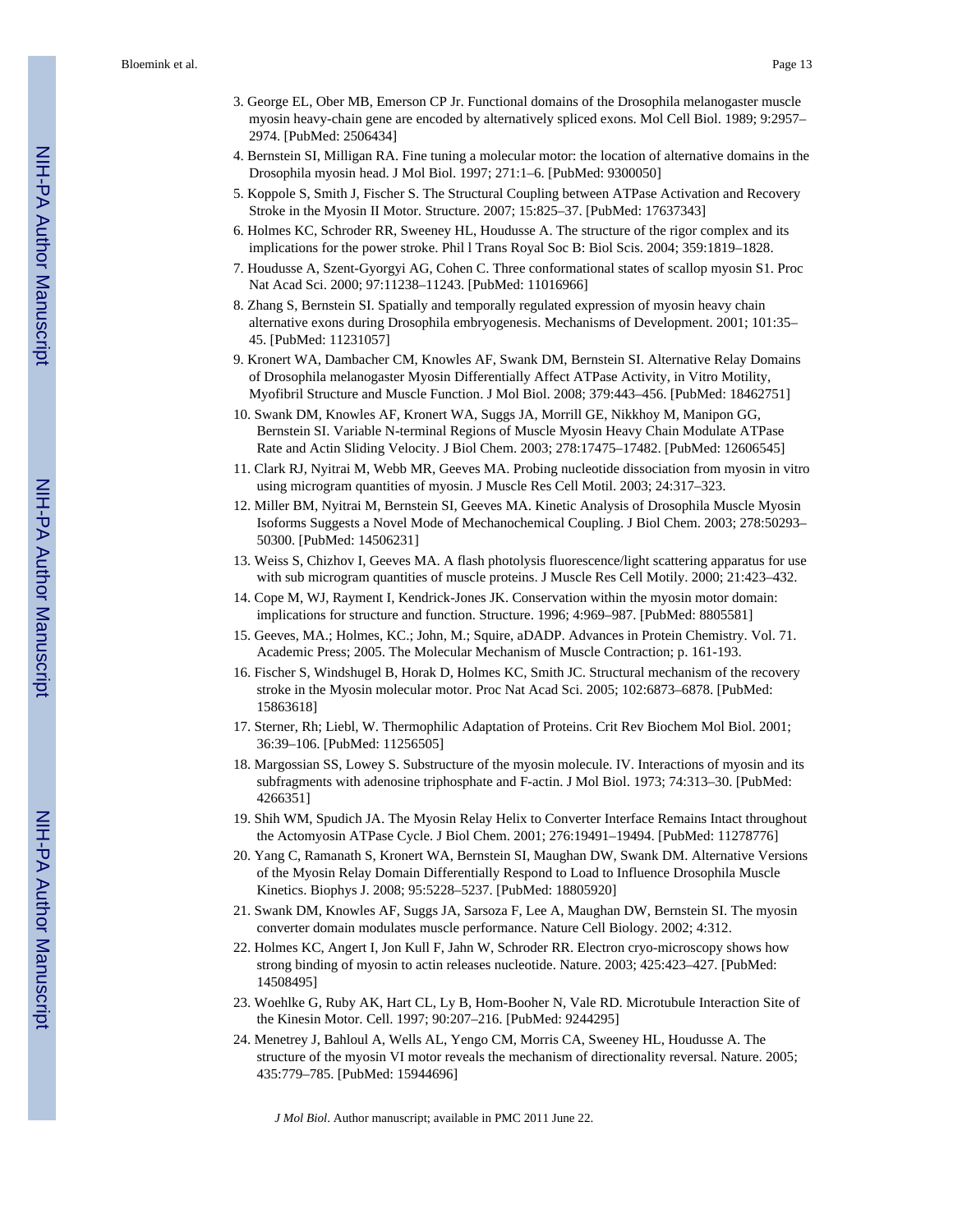- 25. Menetrey J, Llinas P, Mukherjea M, Sweeney HL, Houdusse A. The Structural Basis for the Large Powerstroke of Myosin VI. Cell. 2007; 131:300–308. [PubMed: 17956731]
- 26. Richard P, Charron P, Carrier L, Ledeuil C, Cheav T, Pichereau C, Benaiche A, Isnard R, Dubourg O, Burban M, Gueffet JP, Millaire A, Desnos M, Schwartz K, Hainque B, Komajda M. Hypertrophic cardiomyopathy: distribution of disease genes, spectrum of mutations, and implications for a molecular diagnosis strategy. Circulation. 2003; 107:2227–32. [PubMed: 12707239]
- 27. Richard P, Isnard R, Carrier L, Dubourg O, Donatien Y, Mathieu B, Bonne G, Gary F, Charron P, Hagege A, Komajda M, Schwartz K, Hainque B. Double heterozygosity for mutations in the beta myosin heavy chain and in the cardiac myosin binding protein C genes in a family with hypertrophic cardiomyopathy. J Med Genet. 1999; 36:542–545. [PubMed: 10424815]
- 28. Gorham, J.; Seidman, C.; Seidman, JC. NHLBI Program for Genomic Applications. Harvard Medical School; 2006. Genomics of Cardiovascular Development, Adaptation, and Remodeling. URL: <http://www.cardiogenomics.org>
- 29. Arad M, Penas-Lado M, Monserrat L, Maron BJ, Sherrid M, Ho CY, Barr S, Karim A, Olson TM, Kamisago M, Seidman JG, Seidman CE. Gene Mutations in Apical Hypertrophic Cardiomyopathy. Circulation. 2005; 112:2805–2811. [PubMed: 16267253]
- 30. Moolman-Smook JC, De Lange WJ, Bruwer EC, Brink PA, Corfield VA. The origins of hypertrophic cardiomyopathy-causing mutations in two South African subpopulations: a unique profile of both independent and founder events. Am J Hum Genet. 1999; 65:1308–20. [PubMed: 10521296]
- 31. Mohiddin SA, Begley DA, McLam E, Cardoso JP, Winkler JB, Sellers JR, Fananapazir L. Utility of genetic screening in hypertrophic cardiomyopathy: prevalence and significance of novel and double (homozygous and heterozygous) beta-myosin mutations. Genet Test. 2003; 7:21–7. [PubMed: 12820698]
- 32. Song L, Zou Y, Wang J, Wang Z, Zhen Y, Lou K, Zhang Q, Wang X, Wang H, Li J, Hui R. Mutations profile in Chinese patients with hypertrophic cardiomyopathy. Clinica Chimica Acta. 2005; 351:209–216.
- 33. Van Driest SL, Jaeger MA, Ommen SR, Will ML, Gersh BJ, Tajik AJ, Ackerman MJ. Comprehensive Analysis of the Beta-Myosin Heavy Chain Gene in 389 Unrelated Patients With Hypertrophic Cardiomyopathy. Journal J of the America n College of Cardiology. 2004; 44:602– 610.
- 34. Anan R, Greve G, Thierfelder L, Watkins H, McKenna WJ, Solomon S, Vecchio C, Shono H, Nakao S, Tanaka H, et al. Prognostic implications of novel beta cardiac myosin heavy chain gene mutations that cause familial hypertrophic cardiomyopathy. J Clin Invest. 1994; 93:280–5. [PubMed: 8282798]
- 35. Nanni L, Pieroni M, Chimenti C, Simionati B, Zimbello R, Maseri A, Frustaci A, Lanfranchi G. Hypertrophic cardiomyopathy: two homozygous cases with "typical" hypertrophic cardiomyopathy and three new mutations in cases with progression to dilated cardiomyopathy. Biochemical and Biophysical Research Communications. 2003; 309:391–398. [PubMed: 12951062]
- 36. Cammarato A, Dambacher CM, Knowles AF, Kronert WA, Bodmer R, Ocorr K, Bernstein SI. Myosin Transducer Mutations Differentially Affect Motor Function, Myofibril Structure, and the Performance of Skeletal and Cardiac Muscles. Mol Biol Cell. 2007:E07-09-0890.
- 37. Silva R, Sparrow J, Geeves M. Isolation and kinetic characterisation of myosin and myosin S1 from the Drosophila indirect flight muscles. Journal of Muscle Research and Cell Motility. 2003; 24:489–498. [PubMed: 14870964]
- 38. Pardee JD, Spudich JA. Purification of muscle actin. Methods Enzymol. 1982; 85(Pt B):164–81. [PubMed: 7121269]
- 39. Miller BM, Bloemink MJ, Nyitrai M, Bernstein SI, Geeves MA. A Variable Domain near the ATP-Binding Site in Drosophila Muscle Myosin Is Part of the Communication Pathway between the Nucleotide and Actin-binding Sites. J Mol Biol. 2007; 368:1051–1066. [PubMed: 17379245]
- 40. Webb MR, Corrie JET. Fluorescent Coumarin-Labeled Nucleotides to Measure ADP Release from Actomyosin. Biophys J. 2001; 81:1562–1569. [PubMed: 11509369]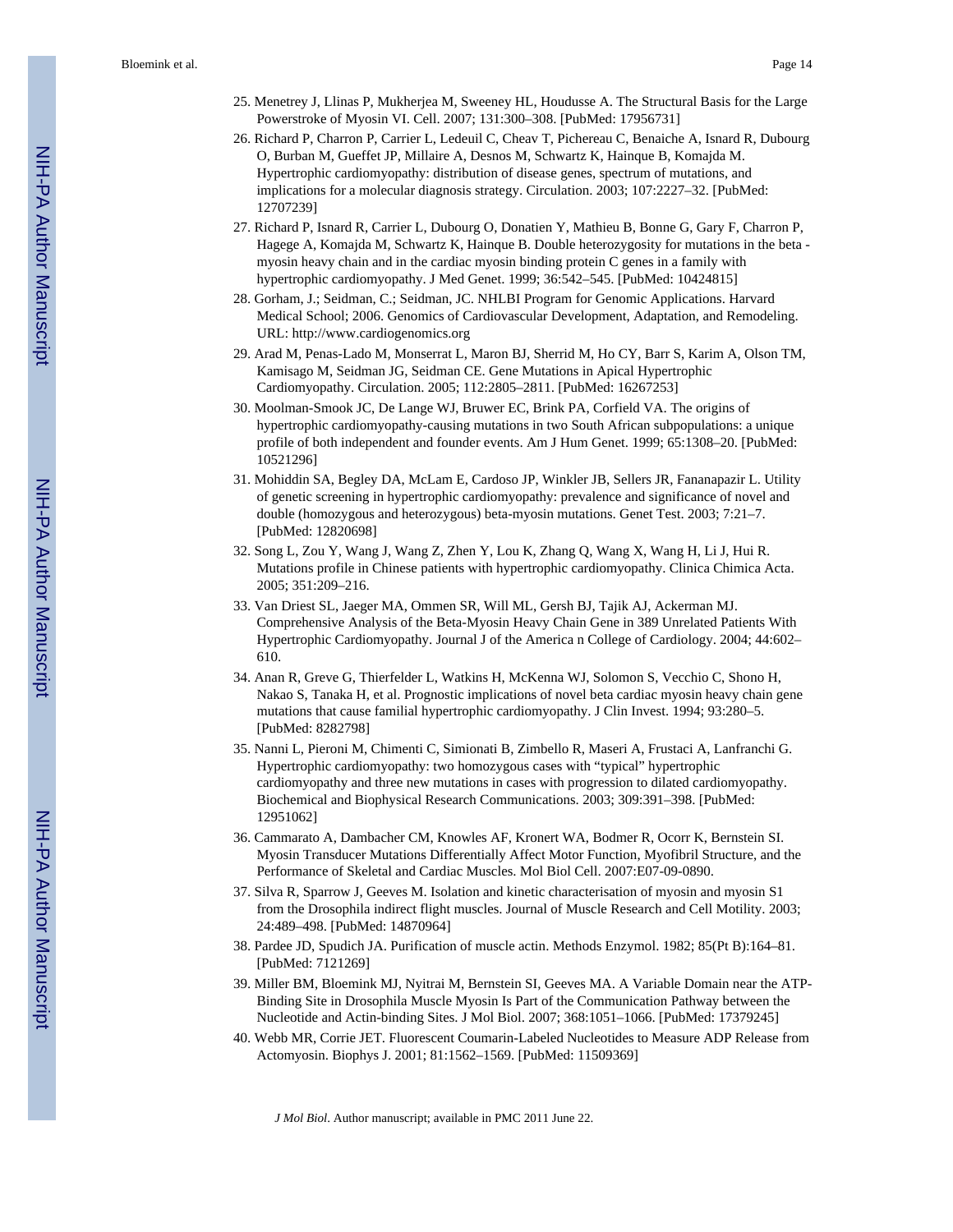- 41. Schwede T, Kopp J, Guex N, Peitsch MC. SWISS-MODEL: an automated protein homologymodeling server. Nucl Acids Res. 2003; 31:3381–3385. [PubMed: 12824332]
- 42. Hooft RWW, Vriend G, Sander C, Abola EE. Errors in protein structures. Nature. 1996; 381:272. [PubMed: 8692262]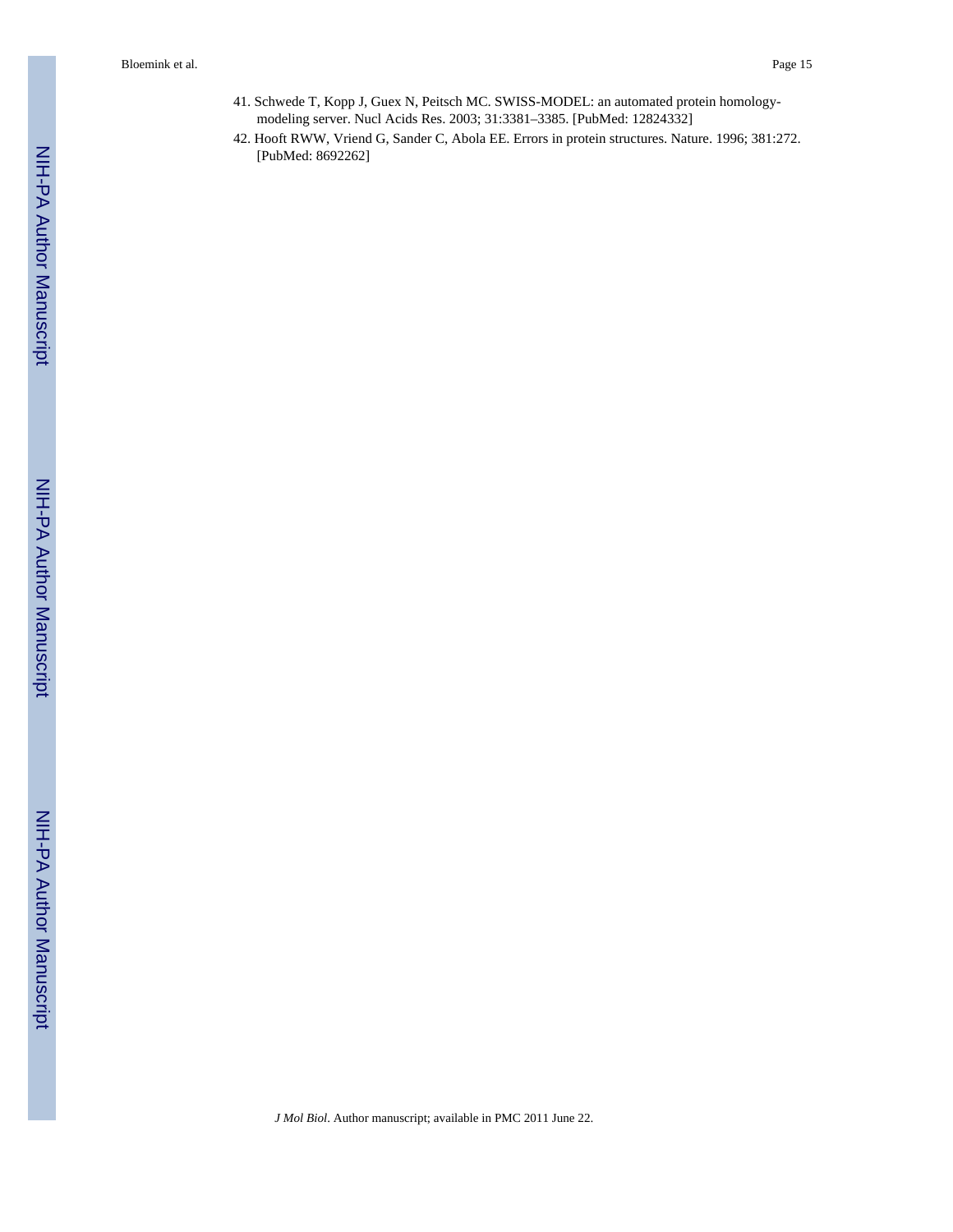

#### **Figure 1. Location and amino acid sequence of the** *Drosophila* **exon 9 domain**

(A) Homology model of Drosophila myosin S1, built using the crystal structure of scallop myosin (post-power stroke conformation) as a template (ExPDB:1kk8). The exon 9 region of *Drosophila* is indicated in yellow (residues 472–528) consisting of the long relay helix P, a loop region and a short helix Q. The location of the nucleotide (space-filling model) is also shown. (B) Primary sequences encoded by exon 9a (IFI) and exon 9b (EMB), \* indicates the five variable residues between the exon 9a and 9b regions.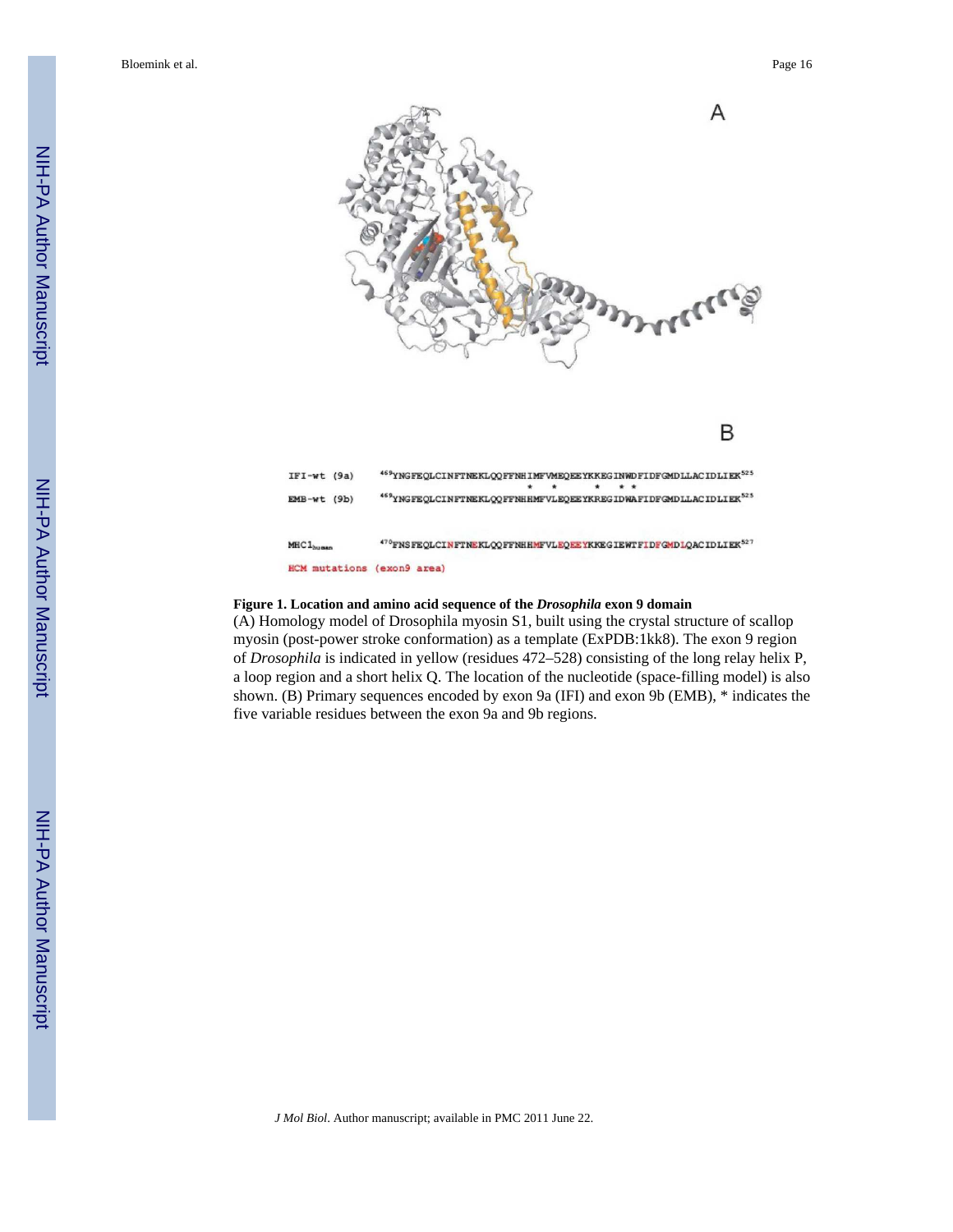A







**Figure 2. Actin-activated ATPase activity of IFI, IFI-9b, EMB, and EMB-9a S1** Basal MgATPase values were subtracted from actin-activated ATPase data and data points were fit to the Michaelis-Menten equation. (A) Actin-activated ATPase activities of IFI S1 (solid line) and IFI-9b S1 (dashed line) show similar  $V_{\text{max}}$  values (3.02  $\pm$  0.89 s<sup>-1</sup> for IFI compared to 4.15  $\pm$  1.37 s<sup>-1</sup> for IFI-9b) and K<sub>m</sub>for actin (9.38  $\pm$  5.47 µM for IFI compared to  $7.19 \pm 3.77$  µM for IFI-9b). (B) Actin-activated ATPase activities of EMB S1 (dashed line, extrapolated beyond data points) and EMB-9a S1 (solid line) show that their  $V_{max}$ values are similar  $(0.67 \pm 0.06 \text{ s}^{-1})$  and  $1.00 \pm 0.50 \text{ s}^{-1}$ , respectively) and that there is no statistical difference between their K<sub>m</sub>values (2.53  $\pm$  0.46  $\mu$ M and 6.29  $\pm$  3.27  $\mu$ M, respectively).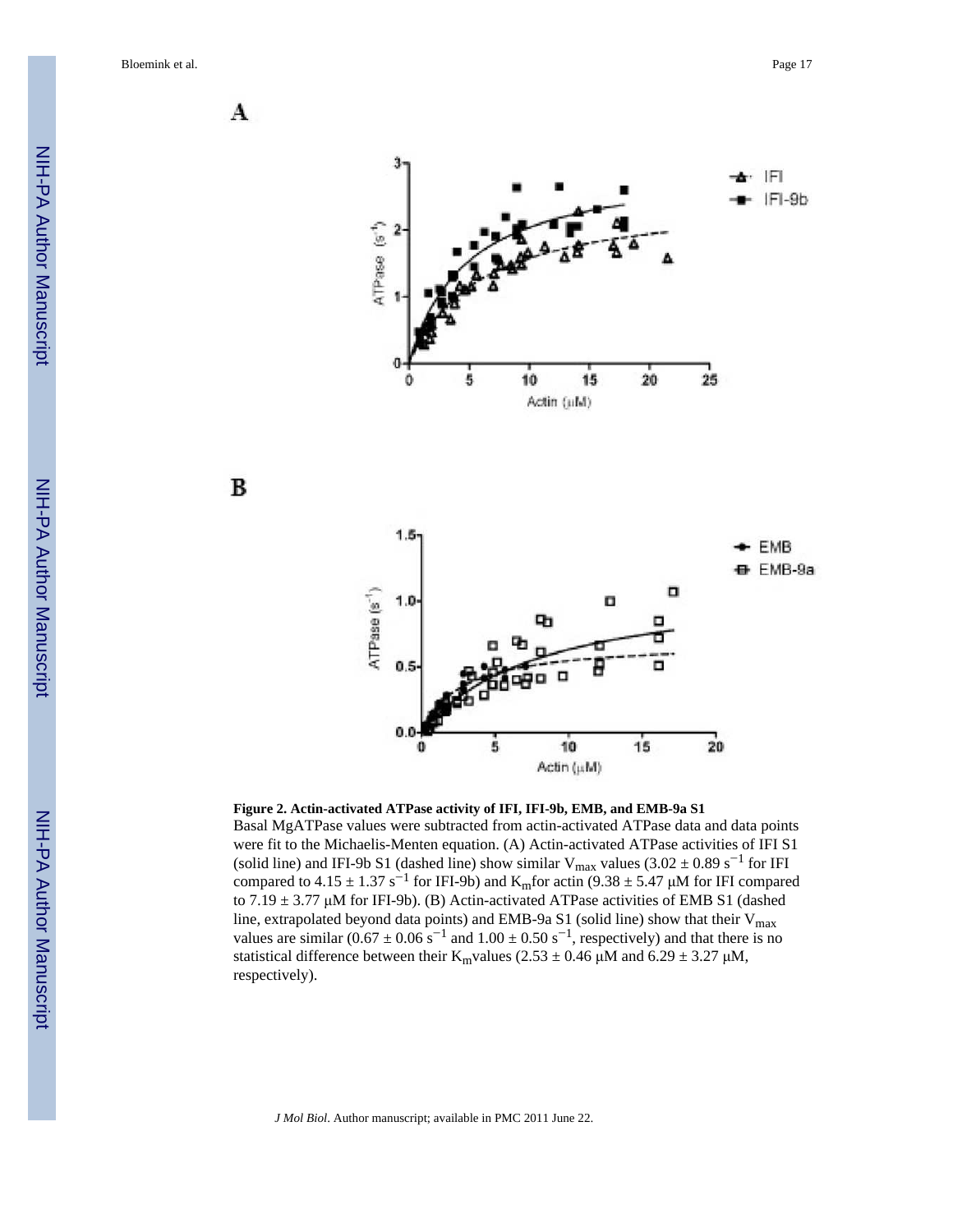

#### **Figure 3. Rate of eda-deac ADP dissociation (***k*畊*D***) from** *Drosophila* **S1 isoforms**

The rate constant for ADP dissociation  $(k-p)$  from S1 in the absence of actin was determined. Release of ATP (15  $\mu$ M) from cagedATP (100  $\mu$ M) by a single laser flash displaced the eda-deac ADP (1.5  $\mu$ M) bound to S1 (4  $\mu$ M). The change in eda-deac ADP fluorescence upon release from S1 was measured and fit with a single exponential to determine  $k$ <sub>-D</sub>. Exchange of either the exon 9a or 9b domain resulted in a modulation of the eda-deac ADP release rate (see Table 2) The dissociation rate for EMB-9a (k<sub>-D</sub>:  $6.0 \text{ s}^{-1}$ ) is faster than EMB (k<sub>-D</sub>: 1.8 s<sup>-1</sup>) while that of IFI-9b (k<sub>-D</sub>: 2.0 s<sup>-1</sup>) is slower than IFI (k<sub>-D</sub>)  $7.0 s^{-1}$ ).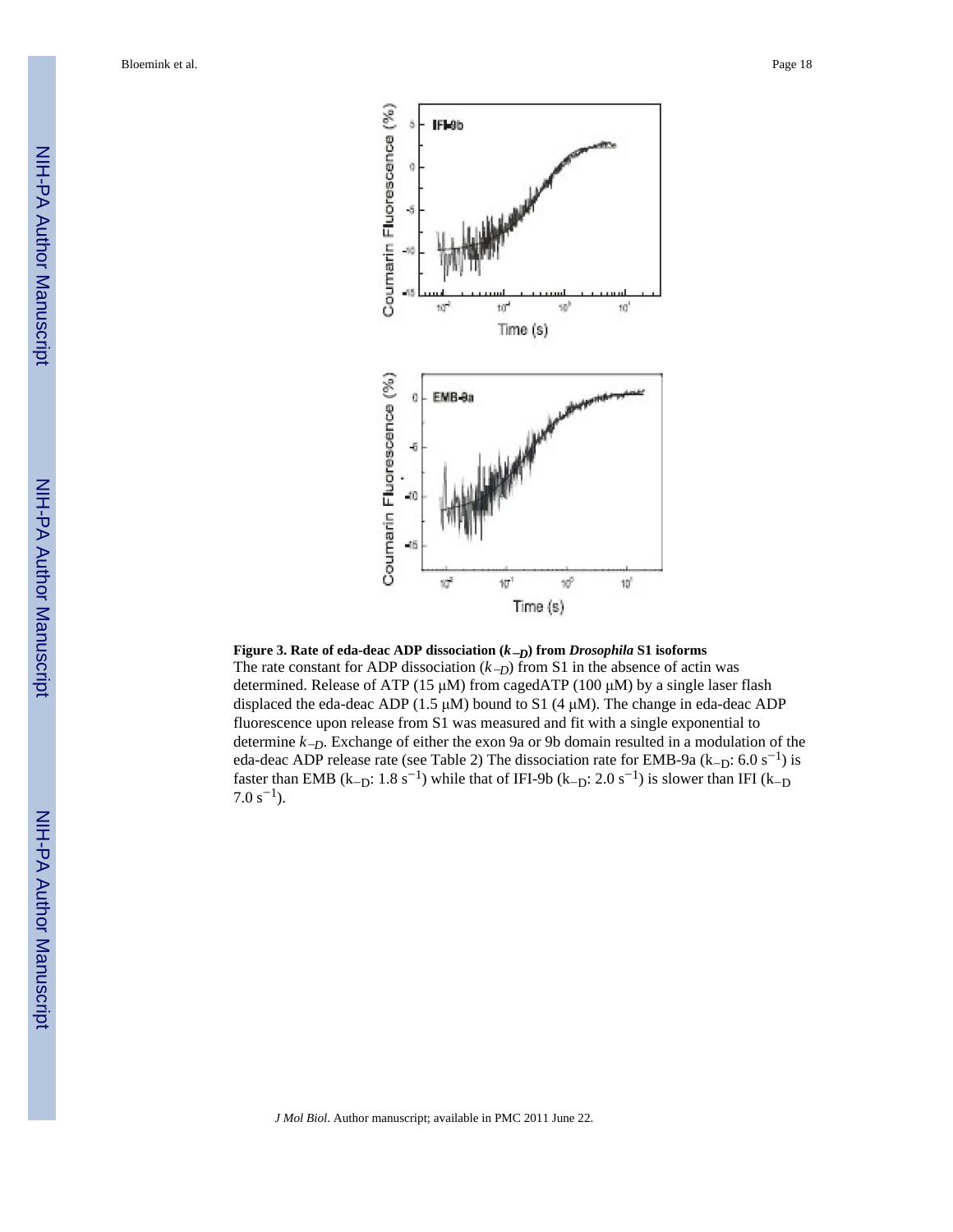

#### **Figure 4. Kinetic determination of the ATP-induced dissociation rate (***K1k+2***) of the S1 isoforms from actin**

Light scattering transients monitoring dissociation of the acto-S1 complex of IFI-9b (A) and EMB-9a (B) after release of various ATP concentrations. Each transient was fitted to a single exponential in order to determine the corresponding *kobs*. (C) The second order rate constant  $(K_1k_{+2})$  for the dissociation of S1 from actin is determined from a linear fit to the plot of the  $k_{obs}$  vs. [ATP]. The linear fits yielded values of  $0.40 \pm 0.03 \mu M^{-1} s^{-1}$  for IFI-9b (•) as compared to  $0.75 \pm 0.08 \mu M^{-1} s^{-1}$  for IFI ( $\circ$ ). For EMB-9a the linear fits yielded mean values of  $0.52 \pm 0.03 \mu M^{-1} s^{-1}$  ( $\bullet$ ) as compared to  $0.91 \pm 0.13 \mu M^{-1} s^{-1}$  for EMB S1  $(\Box).$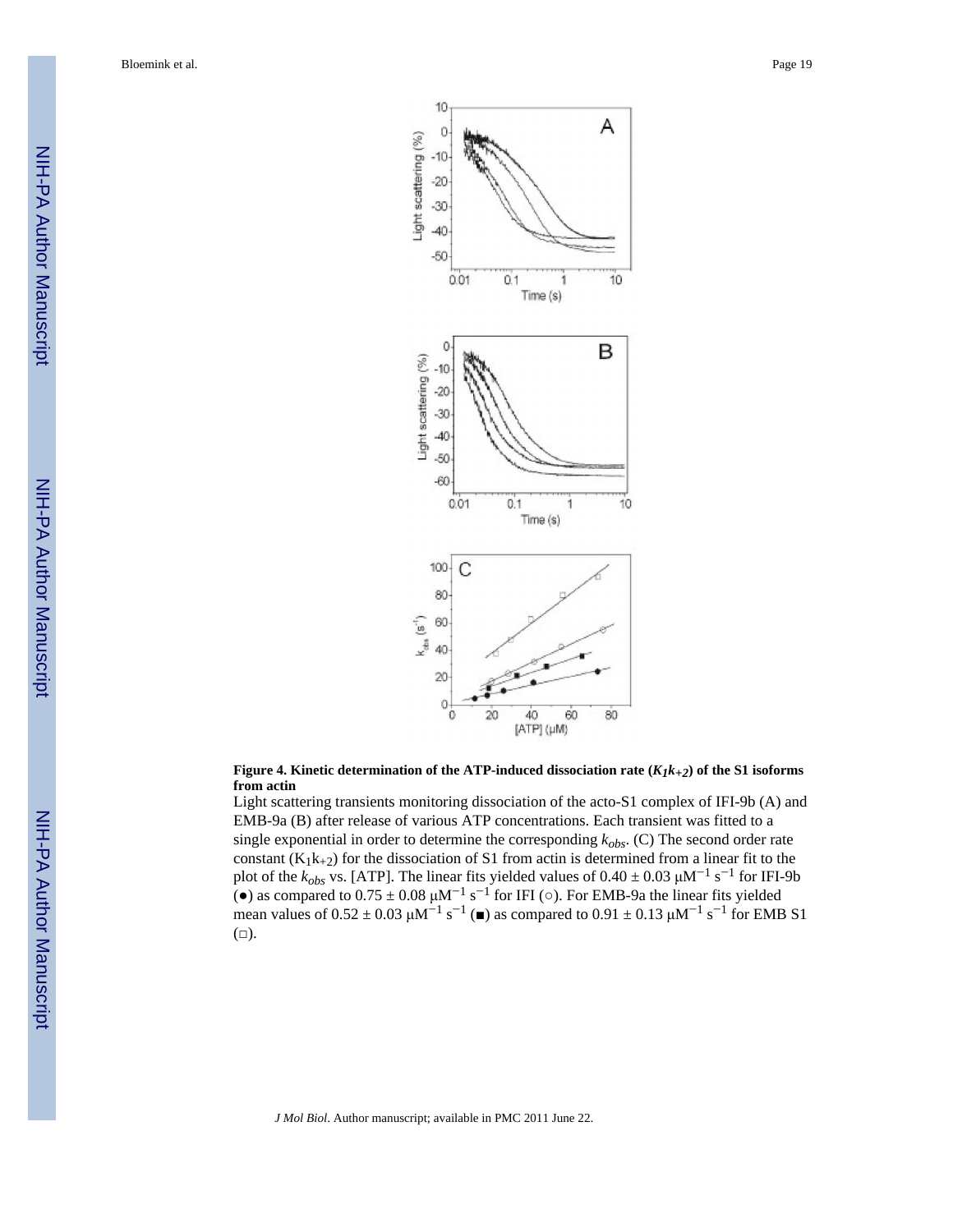

#### **Figure 5. The affinity of ADP (***KAD***) for acto-S1**

The dissociation of 1  $\mu$ M acto-S1 was induced by ATP as described for Fig 4 in the presence of ADP ( $0-1200 \mu M$ ). The light scattering traces were fitted with single exponentials to determine the *kobs* (not shown). Hyperbolic plots of the *kobs* vs. ADP concentration were fitted with an equation derived from Scheme 1 ( $k_{obs} = K_1k_{+2}([ATP]/(1 + [ADP]/K_{AD}))$  to determine *KAD*. Shown are the relative *kobs* (*krel*) vs. ADP concentration plots for easier comparison. (A) For IFI-9b the fits yielded a value of  $155 \pm 6 \mu M$  ( $\bullet$ ) as compared to 409  $\pm$ 26 μM for IFI ( $\circ$ ). (B) For EMB-9a the fits yielded values of 419  $\pm$  19 μM ( $\Box$ ) for EMB-9a as compared to  $587 \pm 48 \mu M$  for EMB ( $\blacksquare$ ).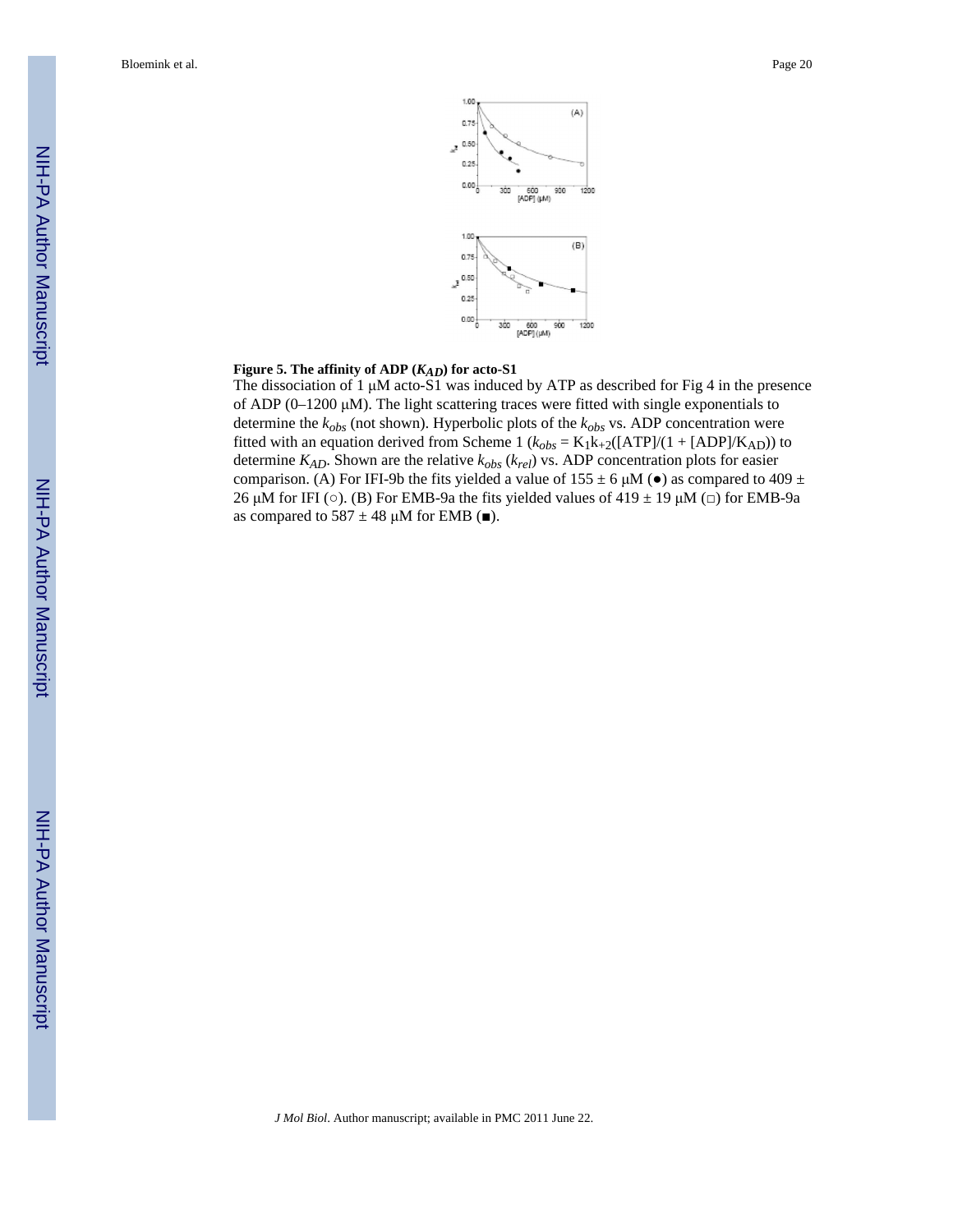

#### **Figure 6. The turnover number (** $k_{cat}$ **) for acto-S1**

Light scattering transients monitoring dissociation of the acto-S1 complex and subsequent re-association were measured using varying amounts of ATP. The time taken to hydrolyze all of the ATP  $(t_{cat})$  was estimated from the time at which the dissociation reaction was 50% complete ( $t_{\text{diss}}$ ) to the time for 50% recovery of light scattering ( $t_{\text{ass}}$ ). This time period ( $t_{\text{cat}}$ ) was linearly dependent upon the amount of released ATP as shown here. The steady-state rate of ATP hydrolysis can be determined from the inverse of the slope (steady-state rate =  $[ATP]/t_{cat}$ ) allowing one to determine the catalytic activity ( $k_{cat}$ ). The catalytic activity of IFI-9b ( $k_{cat} = 0.163 s^{-1}$ ) ( $\bullet$ ) is not different compared to IFI (0.172 s<sup>-1</sup>) ( $\circ$ ) whereas  $k_{cat}$  of EMB-9a (0.095 s<sup>-1</sup>) ( $\blacksquare$ ) has increased compared to EMB (0.028 s<sup>-1</sup>) ( $\Box$ ).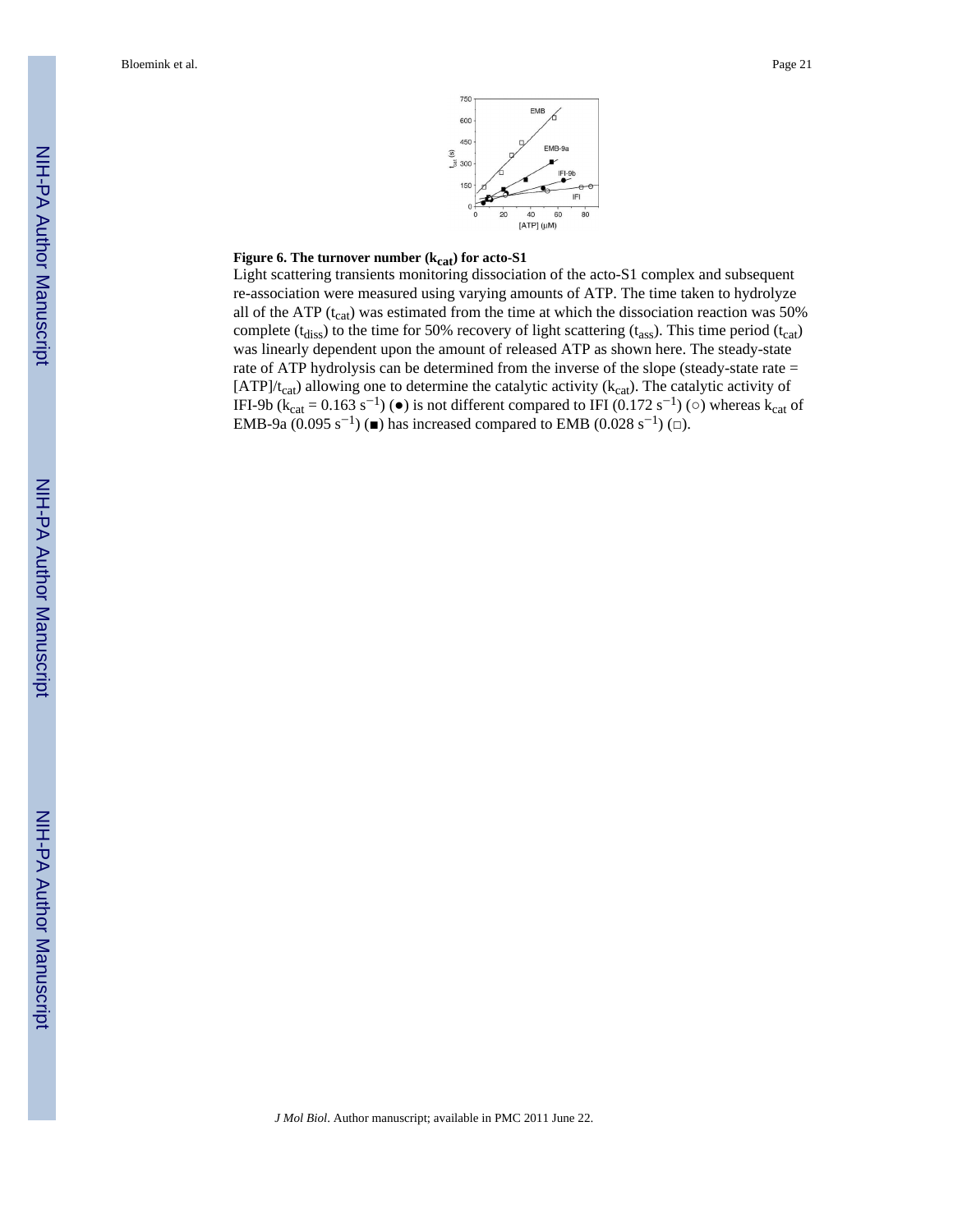

**Figure 7. Primary and secondary structure of the exon 9 encoded region in the myosin head** (A) The secondary structure of the exon 9 encoded region is shown with helix P (containing 3 variable residues), a loop region with 2 variable residues and helix Q. The side chains of the residues that vary between exon 9a and 9b regions are indicated (the IFI form is depicted). (B) Sequence alignment of various myosins showing exon 9 encoded regions. "\*" indicates that the residues are identical in all sequences in the alignment. ":" represents conserved substitutions, whereas "." indicates semi-conserved substitutions. The corresponding human  $\beta$ -myosin cardiomyopathy sites in the exon 9 encoded domains are indicated with a  $\blacktriangle$ .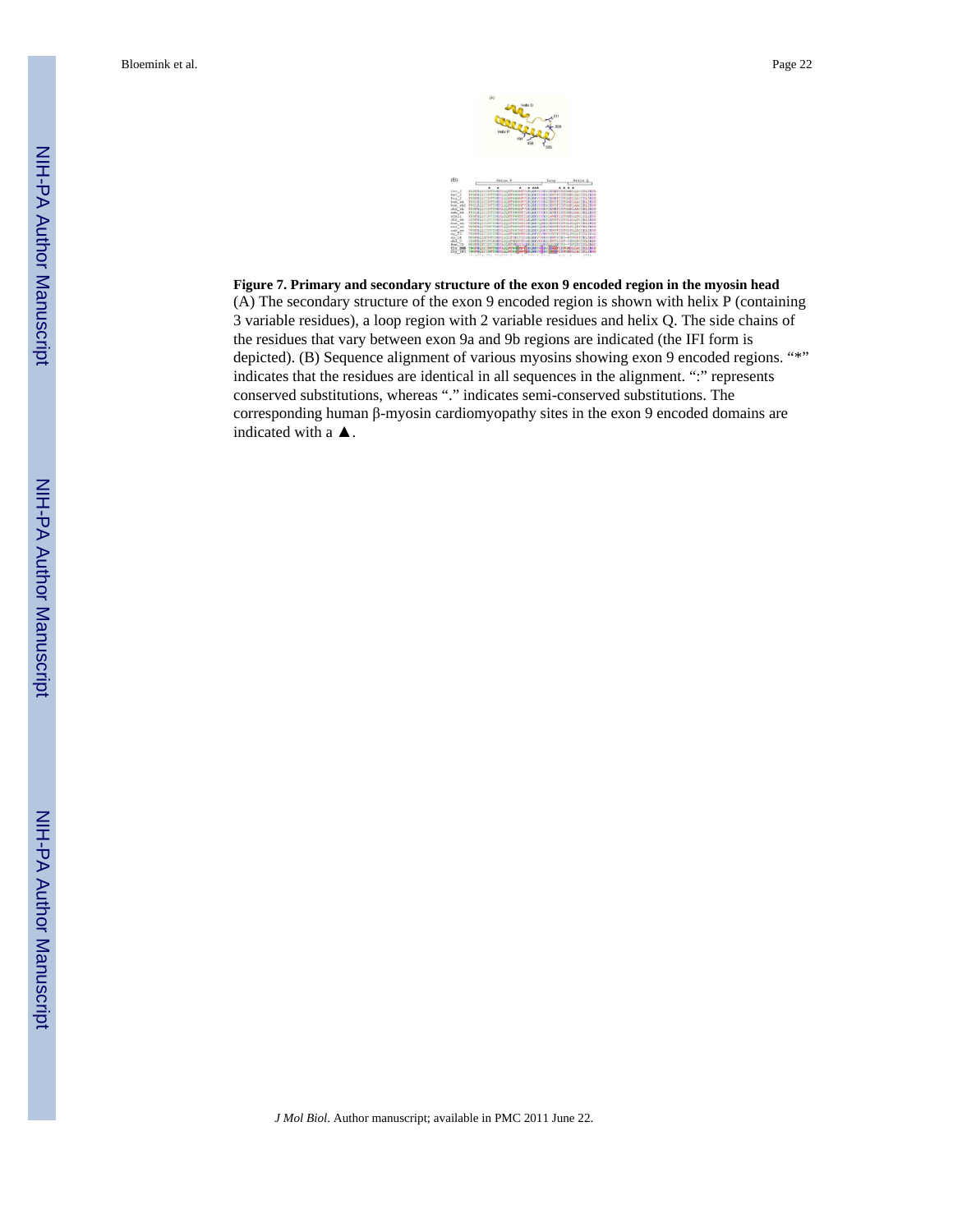

#### **Figure 8. Interaction of the exon 9 encoded domain with the converter region**

Summary of the contact points between the relay area (encoded by exon 9) and the converter domain (encoded by exon 11) for the wild-type and chimeric constructs using homology models. Black is used for the wild-type and red for the chimeric constructs. Short thick lines represent close contacts (within  $1.8 - 4.5 \text{ Å}$ ), whereas dashed lines indicate weaker contacts (within  $4.5 - 5$  Å). The total number of contacts between the two variable domains is indicated for each conformation. Note the extra contact for EMB-9a between residue 511 and Arg759 in the near-rigor states, which may be responsible for the lack of *in vitro* actin motility observed for this mutant.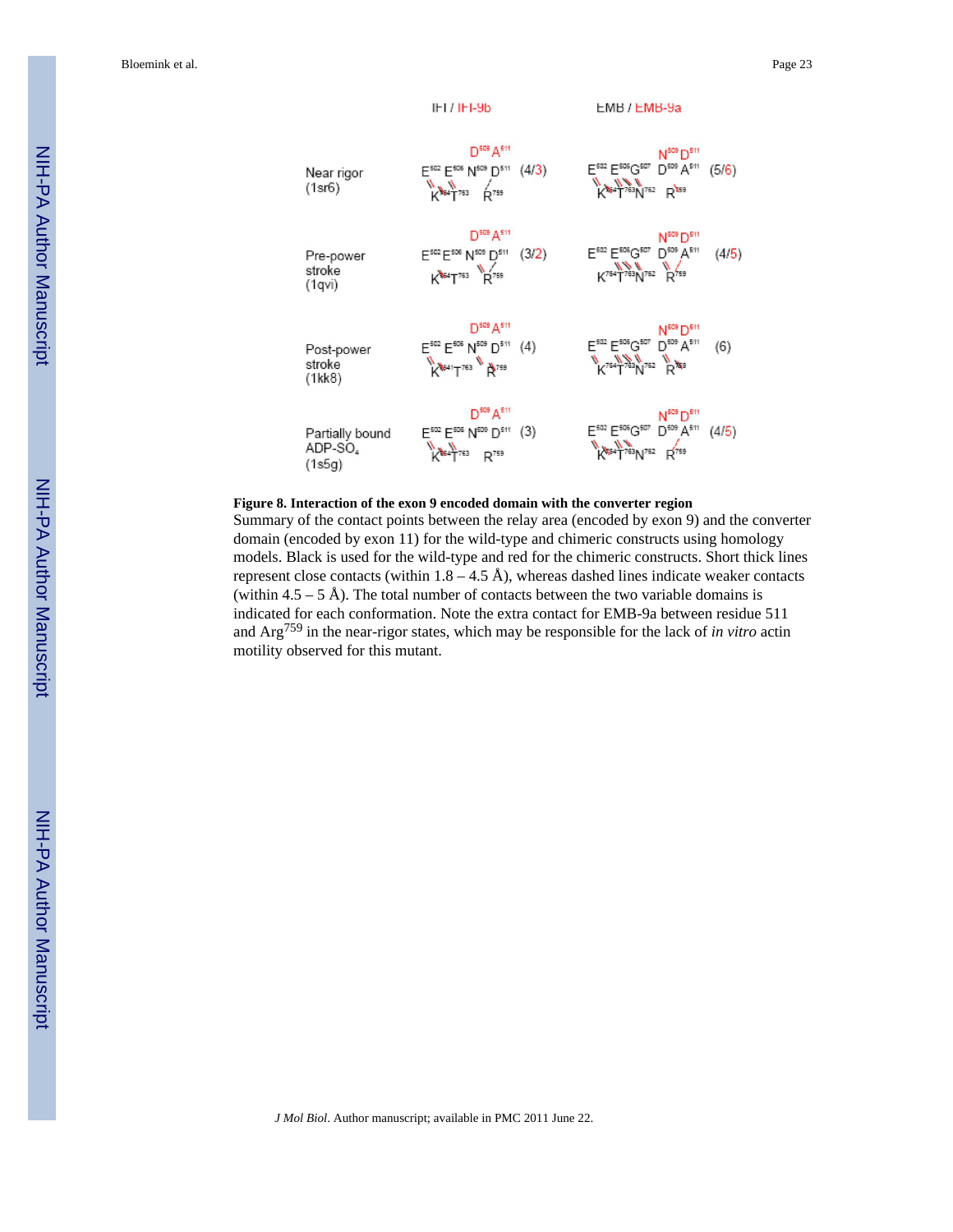

**Figure 9. An intrahelical salt-bridge stabilizes the pre-power stroke conformation**

Comparison of exon 9a and exon 9b encoded regions in the pre-power stroke state shows the presence of an intra-helical salt-bridge, involving residues  $Glu<sup>501</sup>$ ,  $Glu<sup>502</sup>$  and residue 505 which can be either Arg (EMB) or Lys (IFI). This salt-bridge is not present in any of the other states (1sr6, 1kk8, 1s5g) indicating its formation and deformation are part of the crossbridge cycle.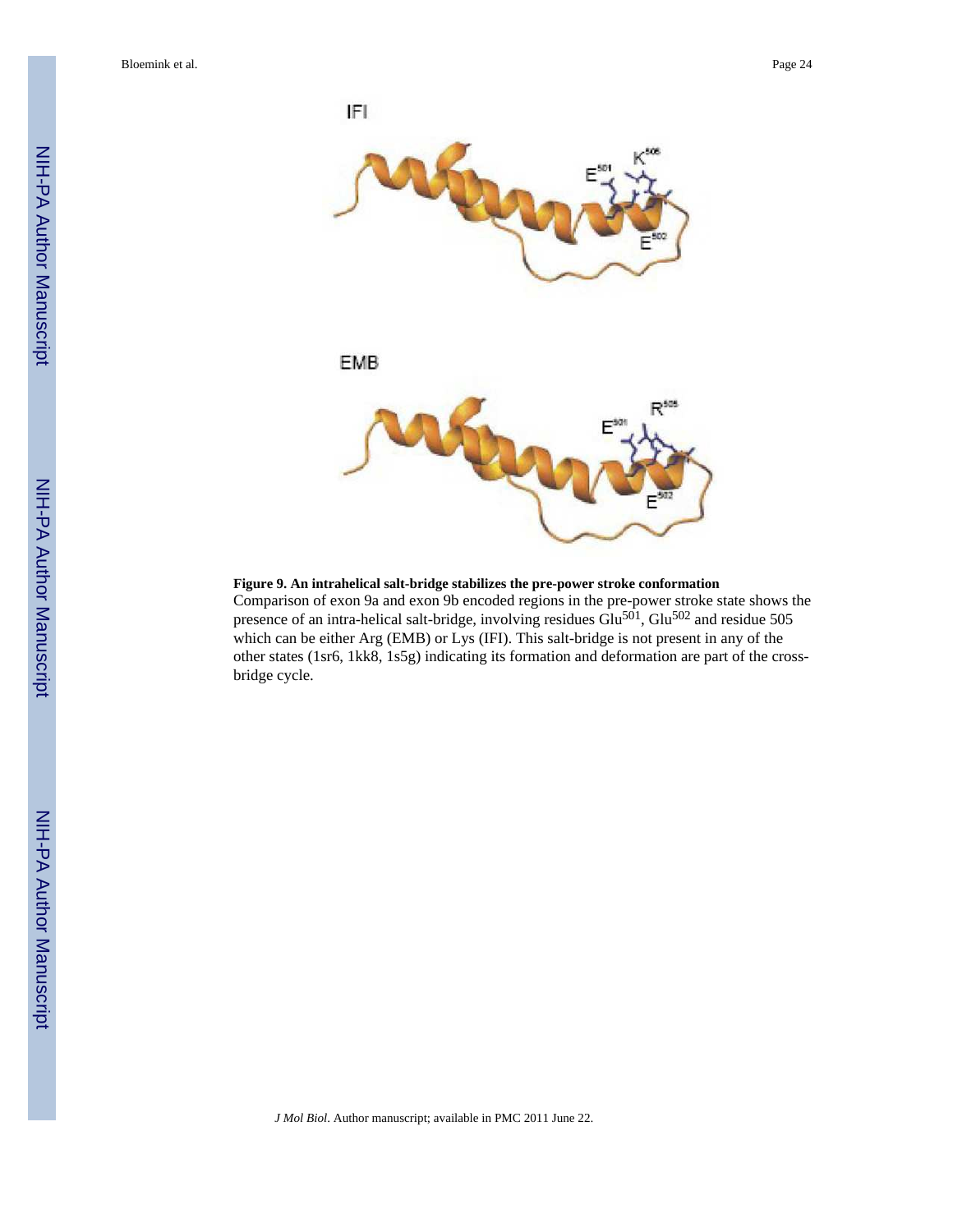

#### **Figure 10. Helix W is part of the signaling pathway between the exon 9 encoded region and the actin-binding loop 2 in the lower 50 kDa domain**

In the pre-power stroke state (1qvi) exon 9 encoded residue Glu<sup>527</sup> (helix Q) interacts with helix W residues Asn<sup>660</sup> and residue Lys<sup>656</sup>, whereas in the post-power stroke state (1kk8, *shown here*) the interaction between Glu<sup>527</sup> and Lys<sup>656</sup> remains but the contact between the exon 9 region and Asn<sup>660</sup> is lost. In the near-rigor state the side chain of residue Glu<sup>527</sup> is not in contact with helix W but forms a salt-bridge with exon 9 encoded residue Lys486. The relay domain in EMB and IFI-9b (encoded by exon 9b) has an additional contact from His491 towards helix W residue Leu666, but this is only seen in the post-power stroke state (1kk8). See supplementary materials Figure S2 for all three states.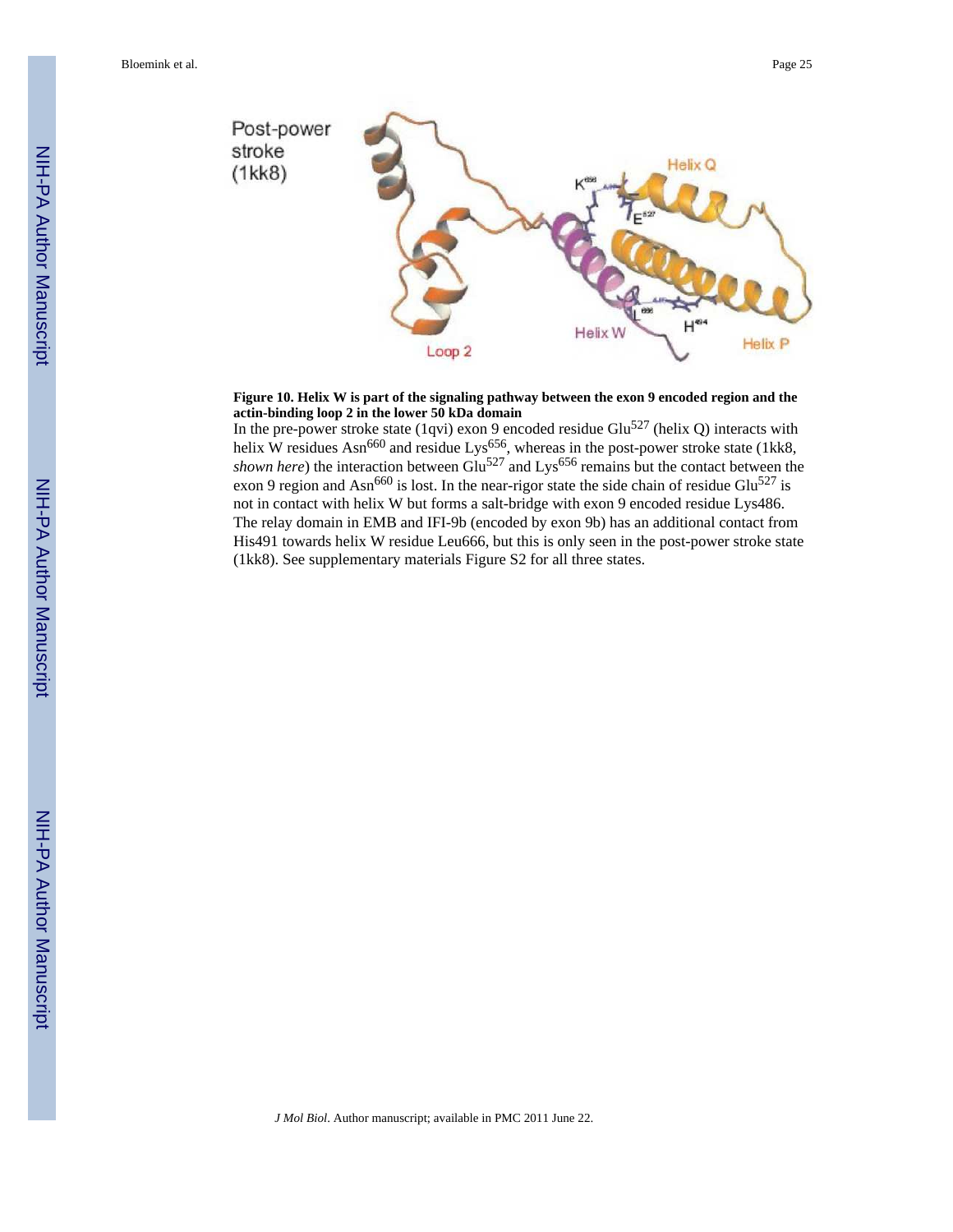

**Scheme 1. The interaction of S1 with actin, ATP and ADP** M, A, T and D symbolize S1, actin, ATP and ADP, respectively.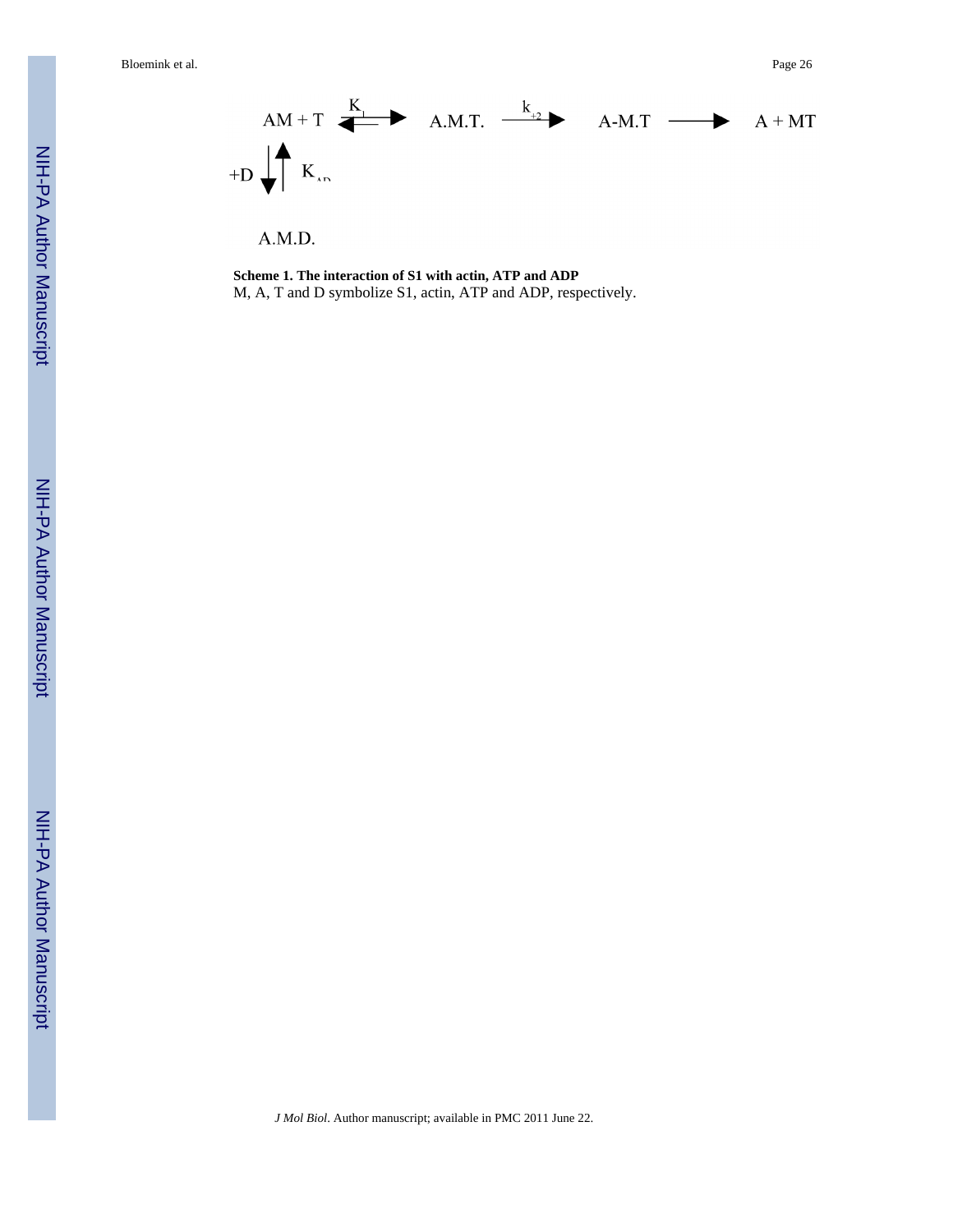#### **Table 1**

#### **Steady-state kinetic parameters measured for the IFI, EMB, and exon 9 chimeric S1 isoforms**

Values are mean  $\pm$  S.D. based on a minimum of three preparations.

|                                                                                 | IFI $S1$ (n=5)      |                     | <b>EMB</b> S1 $(n=3)$ <b>IFI-9b</b> S1 $(n=5)$ | <b>EMB-9a S1</b> $(n=6)$ |
|---------------------------------------------------------------------------------|---------------------|---------------------|------------------------------------------------|--------------------------|
| Basal MgATPase $(s^{-1})$                                                       | $0.074 \pm 0.016^a$ | $0.016 \pm 0.002^b$ | $0.077 + 0.015^a$                              | $0.016 \pm 0.006^b$      |
| Actin-activated ATPase $V_{\text{max}}(s^{-1})$ 2.47 + 0.29 <sup><i>a</i></sup> |                     | $0.67 + 0.06^b$     | $3.05 \pm 0.37^{a,b}$                          | $1.00 \pm 0.50^b$        |
| $K_m(\text{actin})$ ( $\mu$ M)                                                  | $5.38 + 1.13^a$     | $2.54 + 0.46^b$     | $4.59 + 1.45$                                  | $6.29 + 3.27$            |

 $a$ <sub>p</sub> $< 0.05$  determined by Student's t-test compared to EMB

*b* p < 0.05 determined by Student's t-test compared to IFI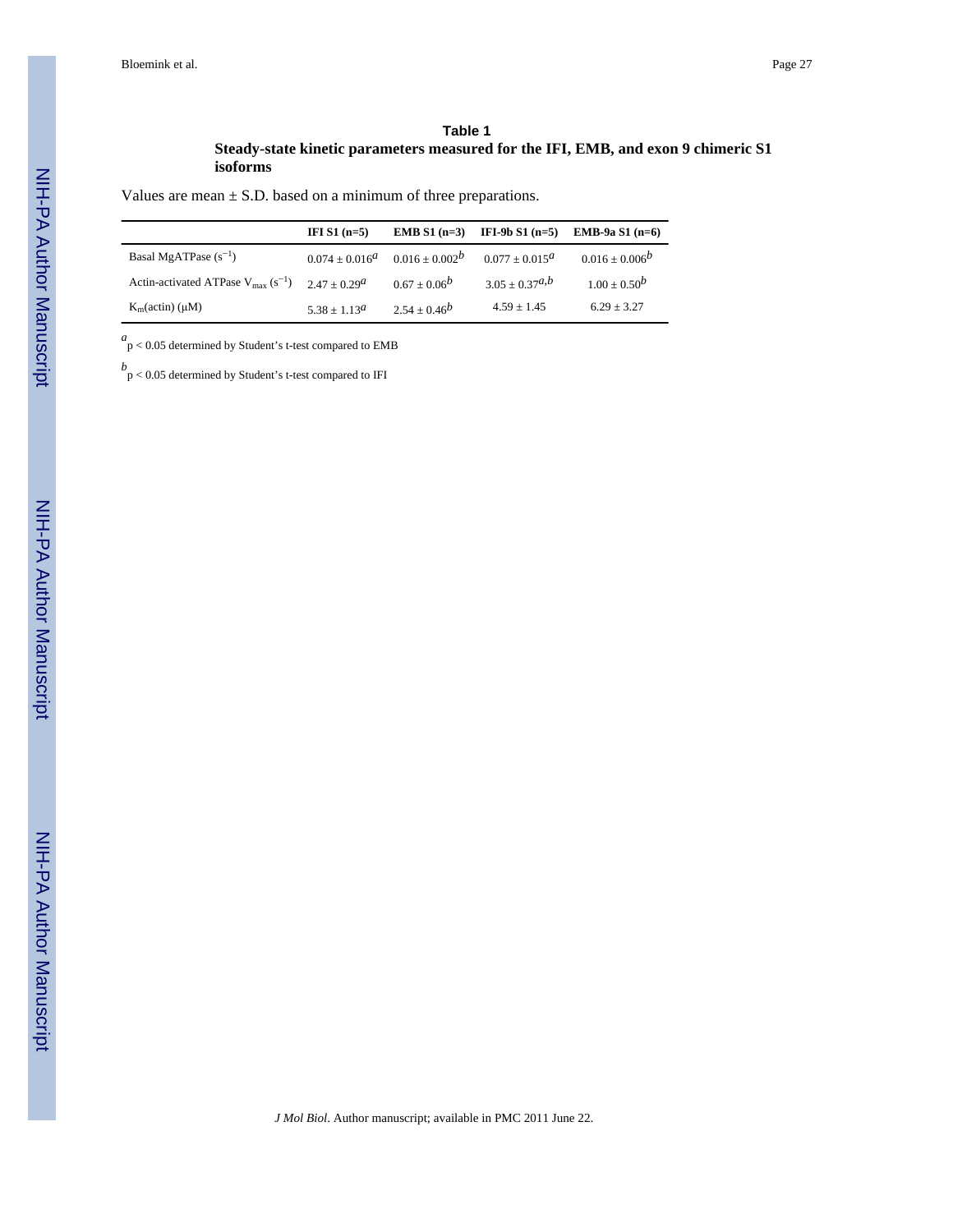#### **Table 2 Transient kinetic parameters measured for the exon 9 chimeric S1 isoforms**

Values are mean  $\pm$  S.D. based on a minimum of 3 preparations.  $K_I k_{+2}$  is the second order rate constant for ATP-induced dissociation of acto-S1. *KD* and *KAD* are dissociation equilibrium constants determined by division of the dissociation rate constant by the association rate constant (e.g.  $K_3 = k_{-3}/k_{+3}$ ).  $k_{-D}$  and  $k_{-AD}$  are the ADP dissociation rate constants in the absence and presence of actin, respectively. *KAD*/*KD* is the thermodynamic coupling constant describing the relationship between actin and ADP affinities.  $k_{cat}$  is the catalytic activity

|                                                       | $IFI^{\dagger}$                | $EMB^{\dagger}$     | IFI-9b                         | EMB-9a                       |
|-------------------------------------------------------|--------------------------------|---------------------|--------------------------------|------------------------------|
| $K_1k_{+2}$ ( $\mu$ M <sup>-1</sup> s <sup>-1</sup> ) | $0.75 + 0.08d$                 | $0.91 + 0.13^{c}$   | $0.40 \pm 0.03$ <sup>c,d</sup> | $0.52 \pm 0.03$ <sup>d</sup> |
| $K_{AD}(\mu M)$                                       | $409 \pm 26^d$                 | $587 + 48^{c}$      | $155 \pm 6^{c,d}$              | $419 \pm 19^d$               |
| $k_{-AD}$ $(s^{-1})^d$                                | 4090                           | 5870                | 1550                           | 4190                         |
| $k_{-D}(s^{-1})$                                      | $7.5 \pm 1.3$ <sup>d</sup>     | $1.8 + 0.3c$        | 2.0+0.4 <sup>c</sup>           | $6.0 \pm 0.5$ c,d            |
| $K_D (\mu M)^b$                                       | 7.5                            | 1.8                 | 2.0                            | 6.0                          |
| $K_{AD}/K^D$                                          | 54.5                           | 326                 | 77.5                           | 69.8                         |
| $k_{cat} (s^{-1})$                                    | $0.170 \pm 0.006$ <sup>d</sup> | $0.028 + 0.006^{c}$ | $0.163 + 0.007d$               | $0.097 \pm 0.002^{c,d}$      |

 ${}^{a}$ Data are estimated from *K<sub>AD</sub>* assuming an association rate constant of 10<sup>7</sup> M<sup>-1</sup> s<sup>-1</sup>.

 $^{b}$ Data are estimated from *k* $-D$  assuming an association rate constant of 10<sup>6</sup> M<sup>-1</sup> s<sup>-1</sup>.

<sup>†</sup> Data are from ref. 12, except k<sub>cat</sub>

 $c$ p < 0.05 determined by Student's t-test as compared to IFI

*d* p < 0.05 determined by Student's t-test as compared to EMB

NIH-PA Author Manuscript

NIH-PA Actroscript